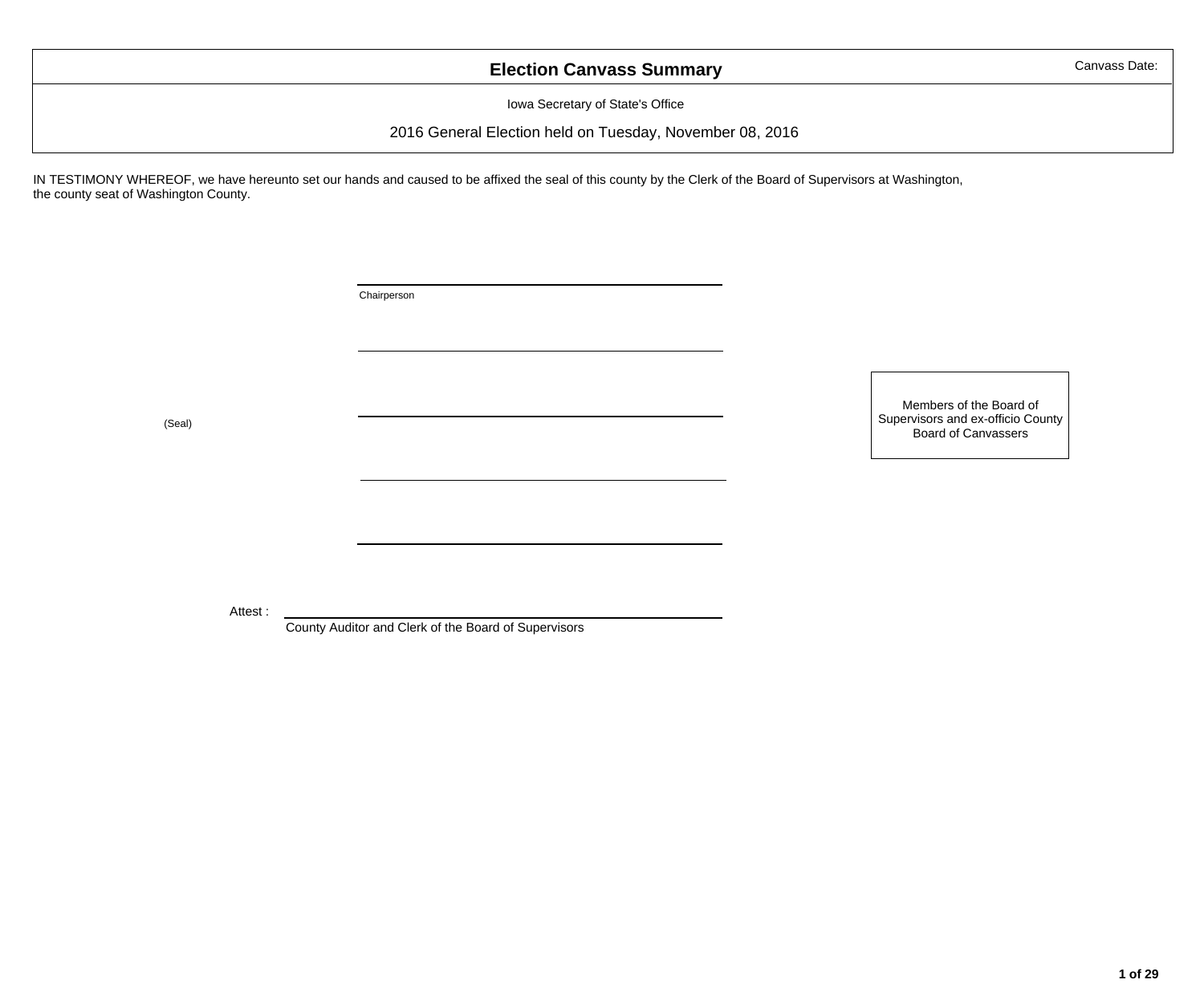

### **IOWA 2016 GENERAL ELECTION**

#### **President and Vice President**

|                              |                     | Donald J.<br>Trump and<br>Michael R.<br>Pence,<br>Republican<br>Party | <b>Hillary Clinton</b><br>and Tim<br>Kaine,<br>Democratic<br>Party | Darrell L. Castle<br>and Scott N.<br>Bradley,<br>Constitution Party | Jill Stein and<br>Ajamu Baraka,<br>Iowa Green<br>Party | Dan R.<br>Vacek and<br>Mark G.<br>Elworth,<br>Legal<br>Marijuana<br>Now | Gary Johnson<br>and Bill Weld,<br>Libertarian Party | Lynn Kahn and<br>Jay Stolba,<br><b>New</b><br>Independent<br>Party Iowa | Gloria La Riva<br>and Dennis J.<br>Banks, Party<br>for Socialism<br>and Liberation | Rocky<br>Roque De<br>La Fuente<br>and Michael<br>Steinberg,<br>Nominated<br>by Petition | Evan<br>McMullin<br>and Nathan<br>Johnson,<br>Nominated<br>by Petition | Write-In        | Under<br>Votes | <b>Over Votes</b>   | Total  |
|------------------------------|---------------------|-----------------------------------------------------------------------|--------------------------------------------------------------------|---------------------------------------------------------------------|--------------------------------------------------------|-------------------------------------------------------------------------|-----------------------------------------------------|-------------------------------------------------------------------------|------------------------------------------------------------------------------------|-----------------------------------------------------------------------------------------|------------------------------------------------------------------------|-----------------|----------------|---------------------|--------|
| AINSWORTH                    | Election Day        | 455                                                                   | 178                                                                | $\mathbf{3}$                                                        | 5                                                      | $\mathbf 0$                                                             | 32                                                  | $\overline{1}$                                                          | $\overline{1}$                                                                     | $\mathbf 0$                                                                             | 3                                                                      | $\overline{7}$  | $\overline{4}$ | $\mathbf{2}$        | 691    |
|                              | Absentee            | 206                                                                   | 270                                                                | $\mathbf 0$                                                         | 3                                                      | $\mathbf{1}$                                                            | 21                                                  | $\overline{\mathbf{1}}$                                                 | 0                                                                                  | $\mathbf 0$                                                                             | $\overline{2}$                                                         | $\mathbf 0$     | 2              | $\mathbf{1}$        | 507    |
|                              | Total               | 661                                                                   | 448                                                                | $\mathbf{3}$                                                        | 8                                                      | $\mathbf{1}$                                                            | 53                                                  | $\overline{2}$                                                          | $\overline{1}$                                                                     | $\mathbf 0$                                                                             | $5\phantom{.0}$                                                        | $\overline{7}$  | 6              | $\mathbf{3}$        | 1,198  |
| BRIGHTON/MAR<br>ION/CRAWFORD | <b>Election Day</b> | 380                                                                   | 104                                                                | 3                                                                   | $5\phantom{.0}$                                        | 0                                                                       | 24                                                  | 0                                                                       | 0                                                                                  | 0                                                                                       | 4                                                                      | 3               | 8              | 0                   | 531    |
|                              | Absentee            | 312                                                                   | 152                                                                | $5\phantom{.0}$                                                     | 3                                                      | $\mathbf 0$                                                             | 14                                                  | -1                                                                      | 0                                                                                  | $\mathbf 0$                                                                             | -1                                                                     | $5\phantom{.0}$ | 9              | $\mathbf{1}$        | 503    |
|                              | Total               | 692                                                                   | 256                                                                | 8                                                                   | 8                                                      | $\mathbf 0$                                                             | 38                                                  | $\overline{\mathbf{1}}$                                                 | 0                                                                                  | $\mathbf 0$                                                                             | 5                                                                      | 8               | 17             | $\mathbf{1}$        | 1,034  |
| KALONA                       | <b>Election Day</b> | 562                                                                   | 303                                                                | $\overline{\mathbf{1}}$                                             | $\overline{7}$                                         | $\boldsymbol{0}$                                                        | 42                                                  | $\overline{1}$                                                          | $\mathbf 0$                                                                        |                                                                                         | 17                                                                     | 8               | 14             | $\overline{c}$      | 958    |
|                              | Absentee            | 222                                                                   | 216                                                                | $\overline{2}$                                                      | 4                                                      | 0                                                                       | 13                                                  | 0                                                                       | 0                                                                                  | $\mathbf 0$                                                                             | 0                                                                      | 11              | 20             | $\mathbf{2}$        | 490    |
|                              | Total               | 784                                                                   | 519                                                                | 3                                                                   | 11                                                     | $\boldsymbol{0}$                                                        | 55                                                  | $\overline{\mathbf{1}}$                                                 | $\pmb{0}$                                                                          | -1                                                                                      | 17                                                                     | 19              | 34             | $\overline{4}$      | 1,448  |
| RIVERSIDE                    | <b>Election Day</b> | 242                                                                   | 257                                                                | $\overline{2}$                                                      | 5                                                      | 3                                                                       | 28                                                  | 0                                                                       | 0                                                                                  | $\mathbf 0$                                                                             | 12                                                                     | 10              | 9              | 0                   | 568    |
|                              | Absentee            | 85                                                                    | 154                                                                | $\overline{\mathbf{1}}$                                             | 1                                                      | 0                                                                       | 5                                                   | 0                                                                       | 0                                                                                  | $\mathbf 0$                                                                             | $\overline{c}$                                                         | $\overline{0}$  | $\overline{1}$ | 0                   | 249    |
|                              | Total               | 327                                                                   | 411                                                                | 3                                                                   | 6                                                      | $\mathsf 3$                                                             | 33                                                  | $\pmb{0}$                                                               | 0                                                                                  | $\mathbf 0$                                                                             | 14                                                                     | 10              | 10             | 0                   | 817    |
| WARD ONE                     | <b>Election Day</b> | 299                                                                   | 143                                                                | 3                                                                   | 5                                                      | 0                                                                       | 20                                                  | 0                                                                       | 0                                                                                  | $\mathbf 0$                                                                             | 3                                                                      | $\overline{4}$  | 3              | $\mathbf{1}$        | 481    |
|                              | Absentee            | 135                                                                   | 197                                                                | $\ensuremath{\mathsf{3}}$                                           | $\mathbf{3}$                                           | $\boldsymbol{0}$                                                        | 19                                                  | $\overline{1}$                                                          | $\pmb{0}$                                                                          | $\mathbf 0$                                                                             | 3                                                                      | $\overline{2}$  | $\overline{1}$ | $\overline{2}$      | 366    |
|                              | Total               | 434                                                                   | 340                                                                | 6                                                                   | 8                                                      | $\boldsymbol{0}$                                                        | 39                                                  | $\overline{1}$                                                          | 0                                                                                  | $\mathbf 0$                                                                             | 6                                                                      | $6\phantom{.}6$ | $\overline{4}$ | $\mathbf{3}$        | 847    |
| WARD TWO                     | <b>Election Day</b> | 342                                                                   | 182                                                                | 5                                                                   | $\overline{7}$                                         | $\overline{c}$                                                          | 33                                                  | 0                                                                       | 0                                                                                  | $\mathbf 0$                                                                             | -1                                                                     | 5               | $\overline{4}$ | $\overline{2}$      | 583    |
|                              | Absentee            | 266                                                                   | 237                                                                | $\overline{2}$                                                      | $\overline{2}$                                         | $\boldsymbol{0}$                                                        | 17                                                  | -1                                                                      | 0                                                                                  | 0                                                                                       | $\overline{c}$                                                         | $\mathbf{3}$    | $\mathbf{3}$   | $\mathbf{3}$        | 536    |
|                              | Total               | 608                                                                   | 419                                                                | $\overline{7}$                                                      | 9                                                      | $\mathbf{2}$                                                            | 50                                                  | $\overline{\mathbf{1}}$                                                 | 0                                                                                  | 0                                                                                       | 3                                                                      | 8               | $\overline{7}$ | 5                   | 1,119  |
| <b>WARD THREE</b>            | <b>Election Day</b> | 330                                                                   | 162                                                                | $\overline{\mathbf{4}}$                                             | $\overline{2}$                                         | $\mathbf 0$                                                             | 37                                                  | 0                                                                       | $\pmb{0}$                                                                          | $\pmb{0}$                                                                               | $\boldsymbol{2}$                                                       | $10$            | $\sqrt{5}$     | $\mathsf{O}\xspace$ | 552    |
|                              | Absentee            | 266                                                                   | 297                                                                | 3                                                                   | 3                                                      | $\mathbf{1}$                                                            | 16                                                  | $\overline{\mathbf{1}}$                                                 | 0                                                                                  | $\mathbf 0$                                                                             | $\overline{4}$                                                         | 4               | 16             | 6                   | 617    |
|                              | Total               | 596                                                                   | 459                                                                | $\overline{7}$                                                      | 5                                                      | $\overline{1}$                                                          | 53                                                  | -1                                                                      | 0                                                                                  | $\mathbf 0$                                                                             | 6                                                                      | 14              | 21             | 6                   | 1,169  |
| WARD FOUR                    | <b>Election Day</b> | 391                                                                   | 173                                                                | 3                                                                   | 6                                                      | $\boldsymbol{0}$                                                        | 37                                                  | $\overline{c}$                                                          | $\overline{\mathbf{1}}$                                                            | $\mathbf 0$                                                                             | 9                                                                      | $\mathbf{1}$    | $\overline{7}$ | 0                   | 630    |
|                              | Absentee            | 296                                                                   | 259                                                                | 3                                                                   | $\overline{a}$                                         | $\mathbf{2}$                                                            | 14                                                  | 0                                                                       | 0                                                                                  | -1                                                                                      | -1                                                                     | $\overline{7}$  | $\sqrt{5}$     | 3                   | 593    |
|                              | Total               | 687                                                                   | 432                                                                | 6                                                                   | 8                                                      | $\mathbf{2}$                                                            | 51                                                  | $\overline{c}$                                                          | $\overline{1}$                                                                     | $\overline{\mathbf{1}}$                                                                 | 10                                                                     | 8               | 12             | $\mathbf{3}$        | 1,223  |
| <b>WELLMAN</b>               | <b>Election Day</b> | 623                                                                   | 272                                                                | 12                                                                  | 6                                                      |                                                                         | 49                                                  | -1                                                                      | 0                                                                                  | 0                                                                                       | 14                                                                     | 8               | 8              | 0                   | 994    |
|                              | Absentee            | 264                                                                   | 233                                                                | 2 <sup>1</sup>                                                      | 6                                                      | $\Omega$                                                                | 19                                                  | $\mathbf 0$                                                             | 0                                                                                  | $\Omega$                                                                                | 10                                                                     | 5               | 8              | $\mathbf 0$         | 547    |
|                              | Total               | 887                                                                   | 505                                                                | 14                                                                  | 12                                                     | $\mathbf{1}$                                                            | 68                                                  | $\overline{1}$                                                          | 0                                                                                  | $\mathbf 0$                                                                             | 24                                                                     | 13              | 16             | $\mathbf 0$         | 1,541  |
| <b>WEST CHESTER</b>          | <b>Election Day</b> | 285                                                                   | 73                                                                 | 6                                                                   | $\mathbf{3}$                                           | $\mathbf 0$                                                             | 14                                                  | $\mathbf 0$                                                             | 0                                                                                  | $\mathbf 0$                                                                             | $\mathbf{1}$                                                           | $\mathbf 0$     | 6              | $\overline{1}$      | 389    |
|                              | Absentee            | 212                                                                   | 81                                                                 | $\mathbf{0}$                                                        | $\mathbf{1}$                                           | $\mathbf 0$                                                             | 5                                                   | 0                                                                       | 0                                                                                  | $\mathbf 0$                                                                             | $\mathbf{1}$                                                           | $\mathbf{3}$    | $\overline{4}$ | $\mathbf 0$         | 307    |
|                              | Total               | 497                                                                   | 154                                                                | 6                                                                   | 4                                                      | $\mathbf 0$                                                             | 19                                                  | $\mathbf 0$                                                             | 0                                                                                  | $\mathbf 0$                                                                             | $\overline{2}$                                                         | $\mathbf{3}$    | 10             | $\mathbf{1}$        | 696    |
| <b>TOTAL</b>                 | <b>Election Day</b> | 3,909                                                                 | 1,847                                                              | 42                                                                  | 51                                                     | 6                                                                       | 316                                                 | $5\phantom{.0}$                                                         | $\mathbf{2}$                                                                       | $\mathbf{1}$                                                                            | 66                                                                     | 56              | 68             | 8                   | 6,377  |
|                              | Absentee            | 2,264                                                                 | 2,096                                                              | 21                                                                  | 28                                                     | 4                                                                       | 143                                                 | 5                                                                       | 0                                                                                  | $\mathbf{1}$                                                                            | 26                                                                     | 40              | 69             | 18                  | 4,715  |
|                              | <b>Total</b>        | 6,173                                                                 | 3,943                                                              | 63                                                                  | 79                                                     | $10$                                                                    | 459                                                 | $10$                                                                    | $\mathbf{2}$                                                                       | $\mathbf{2}$                                                                            | 92                                                                     | 96              | 137            | 26                  | 11,092 |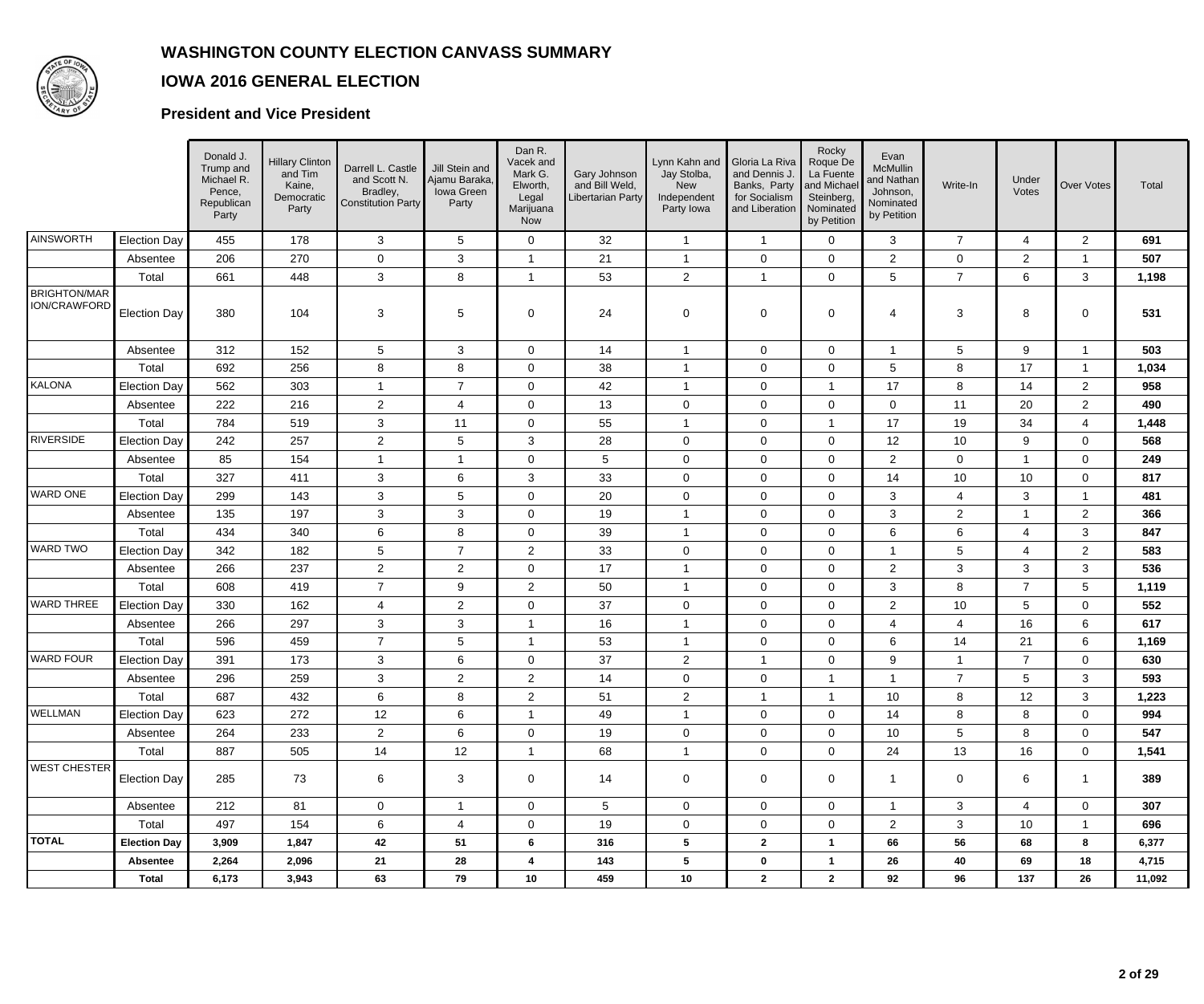

#### **IOWA 2016 GENERAL ELECTION**

#### **US Senator**

|                                            |                     | Charles E.<br>Grassley,<br>Republican<br>Party | Patty Judge,<br>Democratic<br>Party | Charles Aldrich,<br>Libertarian Party | Jim Hennager,<br><b>New</b><br>Independent<br>Party Iowa | Michael<br>Luick-Thrams,<br>Nominated by<br>Petition | Write-In       | Under<br>Votes | <b>Over Votes</b> | Total  |
|--------------------------------------------|---------------------|------------------------------------------------|-------------------------------------|---------------------------------------|----------------------------------------------------------|------------------------------------------------------|----------------|----------------|-------------------|--------|
| <b>AINSWORTH</b>                           | <b>Election Day</b> | 519                                            | 125                                 | 24                                    | $\overline{2}$                                           | $\overline{c}$                                       | $\mathbf 0$    | 19             | 0                 | 691    |
|                                            | Absentee            | 273                                            | 206                                 | 9                                     | 3                                                        | $\overline{2}$                                       | 1              | 13             | 0                 | 507    |
|                                            | Total               | 792                                            | 331                                 | 33                                    | 5                                                        | $\overline{\mathbf{4}}$                              | $\mathbf{1}$   | 32             | 0                 | 1,198  |
| <b>BRIGHTON/MAR</b><br><b>ION/CRAWFORD</b> | <b>Election Day</b> | 409                                            | 83                                  | 18                                    | $\overline{2}$                                           | 0                                                    | 0              | 19             | 0                 | 531    |
|                                            | Absentee            | 356                                            | 123                                 | 15                                    | 4                                                        | $\overline{2}$                                       | 0              | 3              | 0                 | 503    |
|                                            | Total               | 765                                            | 206                                 | 33                                    | 6                                                        | $\overline{2}$                                       | 0              | 22             | 0                 | 1,034  |
| <b>KALONA</b>                              | <b>Election Day</b> | 652                                            | 220                                 | 41                                    | 11                                                       | 3                                                    | 0              | 31             | 0                 | 958    |
|                                            | Absentee            | 274                                            | 176                                 | 12                                    | $\overline{a}$                                           | $\mathbf{1}$                                         | 0              | 25             | 0                 | 490    |
|                                            | Total               | 926                                            | 396                                 | 53                                    | 13                                                       | $\overline{\mathbf{4}}$                              | 0              | 56             | 0                 | 1,448  |
| <b>RIVERSIDE</b>                           | <b>Election Day</b> | 331                                            | 185                                 | 20                                    | 6                                                        | 4                                                    | 0              | 22             | 0                 | 568    |
|                                            | Absentee            | 101                                            | 137                                 | 4                                     | $\mathbf{1}$                                             | 0                                                    | $\mathbf 0$    | 6              | 0                 | 249    |
|                                            | Total               | 432                                            | 322                                 | 24                                    | $\overline{7}$                                           | 4                                                    | 0              | 28             | 0                 | 817    |
| <b>WARD ONE</b>                            | <b>Election Day</b> | 336                                            | 110                                 | 18                                    | 11                                                       | $\mathbf 0$                                          | $\mathbf 0$    | 6              | 0                 | 481    |
|                                            | Absentee            | 167                                            | 172                                 | 12                                    | 5                                                        | $\overline{2}$                                       | 0              | $\overline{7}$ | 1                 | 366    |
|                                            | Total               | 503                                            | 282                                 | 30                                    | 16                                                       | $\overline{2}$                                       | 0              | 13             | $\mathbf{1}$      | 847    |
| <b>WARD TWO</b>                            | <b>Election Day</b> | 392                                            | 134                                 | 23                                    | 8                                                        | $\mathbf{1}$                                         | $\mathbf{1}$   | 23             | 1                 | 583    |
|                                            | Absentee            | 317                                            | 195                                 | $\overline{7}$                        | 4                                                        | 3                                                    | 0              | 10             | 0                 | 536    |
|                                            | Total               | 709                                            | 329                                 | 30                                    | 12                                                       | 4                                                    | 1              | 33             | $\mathbf{1}$      | 1,119  |
| <b>WARD THREE</b>                          | <b>Election Day</b> | 391                                            | 109                                 | 30                                    | 6                                                        | $\mathbf 0$                                          | $\overline{c}$ | 14             | 0                 | 552    |
|                                            | Absentee            | 348                                            | 227                                 | 14                                    | 1                                                        | 1                                                    | 1              | 23             | 2                 | 617    |
|                                            | Total               | 739                                            | 336                                 | 44                                    | $\overline{7}$                                           | $\mathbf{1}$                                         | 3              | 37             | $\overline{c}$    | 1,169  |
| <b>WARD FOUR</b>                           | <b>Election Day</b> | 460                                            | 130                                 | 24                                    | 4                                                        | 0                                                    | 1              | 11             | 0                 | 630    |
|                                            | Absentee            | 356                                            | 205                                 | 10                                    | 3                                                        | $\overline{c}$                                       | 0              | 16             | $\mathbf 1$       | 593    |
|                                            | Total               | 816                                            | 335                                 | 34                                    | $\overline{7}$                                           | $\overline{2}$                                       | 1              | 27             | 1                 | 1,223  |
| <b>WELLMAN</b>                             | <b>Election Day</b> | 705                                            | 219                                 | 37                                    | 3                                                        | 5                                                    | $\mathbf 1$    | 24             | 0                 | 994    |
|                                            | Absentee            | 320                                            | 192                                 | 13                                    | $\overline{2}$                                           | $\overline{0}$                                       | $\overline{2}$ | 17             | $\mathbf{1}$      | 547    |
|                                            | Total               | 1,025                                          | 411                                 | 50                                    | 5                                                        | 5                                                    | 3              | 41             | $\mathbf{1}$      | 1,541  |
| <b>WEST CHESTER</b>                        | <b>Election Day</b> | 312                                            | 51                                  | 10                                    | 1                                                        | $\mathbf 0$                                          | 0              | 15             | 0                 | 389    |
|                                            | Absentee            | 232                                            | 63                                  | 2 <sup>7</sup>                        | 4                                                        | $\mathbf 0$                                          | 1              | 5              | 0                 | 307    |
|                                            | Total               | 544                                            | 114                                 | 12                                    | 5                                                        | 0                                                    | $\mathbf{1}$   | 20             | 0                 | 696    |
| <b>TOTAL</b>                               | <b>Election Day</b> | 4,507                                          | 1,366                               | 245                                   | 54                                                       | 15                                                   | 5              | 184            | $\mathbf{1}$      | 6,377  |
|                                            | Absentee            | 2,744                                          | 1,696                               | 98                                    | 29                                                       | 13                                                   | 5              | 125            | 5                 | 4,715  |
|                                            | Total               | 7,251                                          | 3,062                               | 343                                   | 83                                                       | 28                                                   | 10             | 309            | 6                 | 11,092 |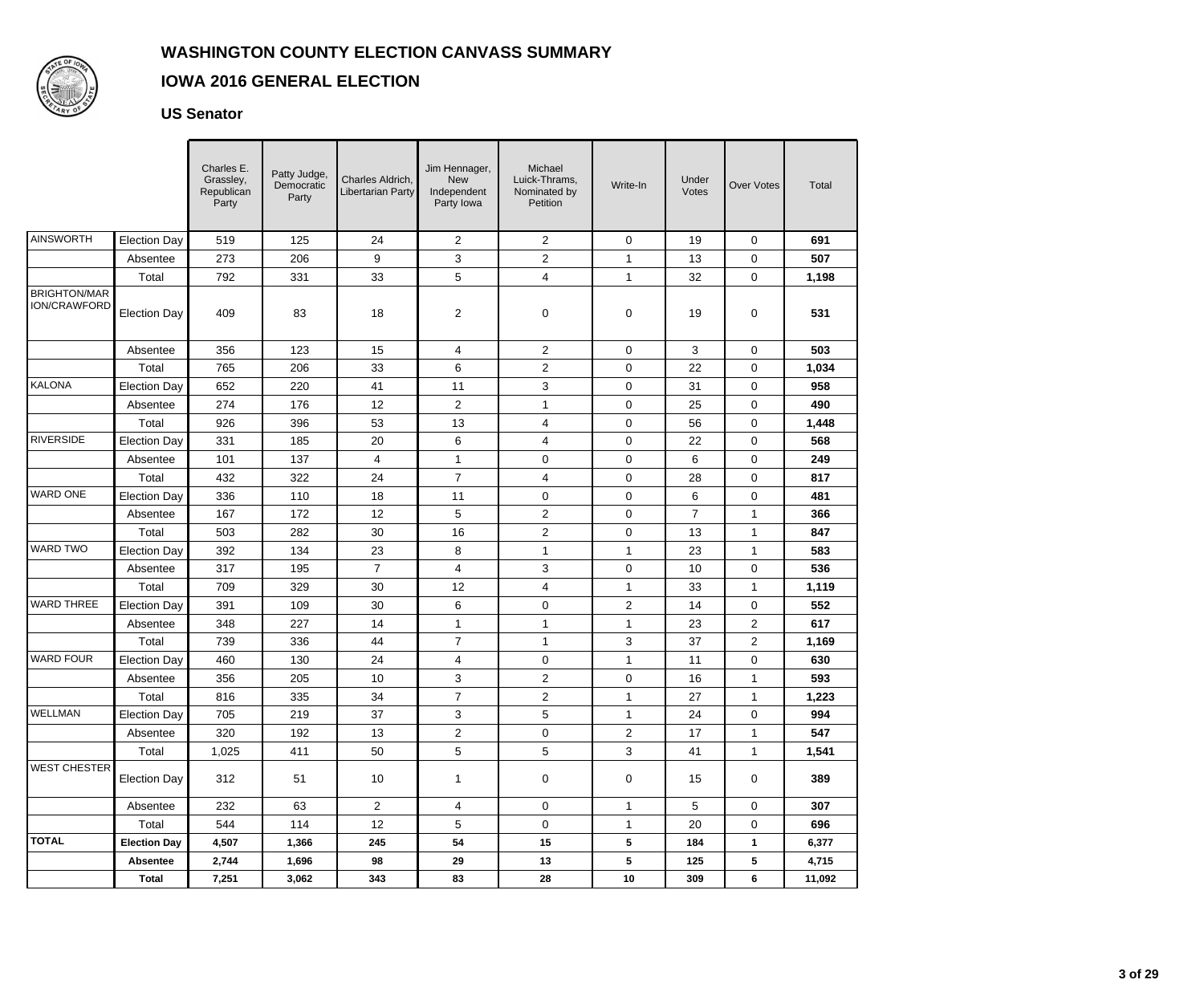

## **IOWA 2016 GENERAL ELECTION**

### **Straight Party Voting**

|                                     |                     | <b>REPUBLICAN</b><br>PARTY,<br>Republican<br>Party | <b>DEMOCRATI</b><br>C PARTY,<br>Democratic<br>Party | <b>INDEPENDENT</b><br>PARTY,<br>Independent | <b>LIBERTARIAN</b><br>PARTY,<br>Libertarian Party | <b>NEW</b><br>INDEPENDENT<br>PARTY IOWA,<br><b>New</b><br>Independent<br>Party Iowa | Under<br>Votes | <b>Over Votes</b>   | Total  |
|-------------------------------------|---------------------|----------------------------------------------------|-----------------------------------------------------|---------------------------------------------|---------------------------------------------------|-------------------------------------------------------------------------------------|----------------|---------------------|--------|
| <b>AINSWORTH</b>                    | <b>Election Day</b> | 124                                                | 32                                                  | 0                                           | $\overline{7}$                                    | $\overline{7}$                                                                      | 521            | $\mathbf 0$         | 691    |
|                                     | Absentee            | 64                                                 | 84                                                  | 0                                           | $\overline{c}$                                    | $\overline{c}$                                                                      | 355            | $\mathsf{O}\xspace$ | 507    |
|                                     | Total               | 188                                                | 116                                                 | 0                                           | 9                                                 | 9                                                                                   | 876            | 0                   | 1,198  |
| <b>BRIGHTON/MAR</b><br>ION/CRAWFORD | <b>Election Day</b> | 112                                                | 20                                                  | 0                                           | 3                                                 | 6                                                                                   | 390            | 0                   | 531    |
|                                     | Absentee            | 112                                                | 48                                                  | $\mathbf 0$                                 | $\overline{c}$                                    | 4                                                                                   | 337            | $\mathbf 0$         | 503    |
|                                     | Total               | 224                                                | 68                                                  | 0                                           | 5                                                 | 10                                                                                  | 727            | 0                   | 1,034  |
| KALONA                              | <b>Election Day</b> | 181                                                | 57                                                  | 0                                           | $\overline{c}$                                    | 6                                                                                   | 711            | $\mathbf{1}$        | 958    |
|                                     | Absentee            | 96                                                 | 60                                                  | 0                                           | 1                                                 | $\mathbf{1}$                                                                        | 331            | $\mathbf{1}$        | 490    |
|                                     | Total               | 277                                                | 117                                                 | 0                                           | 3                                                 | $\overline{7}$                                                                      | 1,042          | $\overline{2}$      | 1,448  |
| <b>RIVERSIDE</b>                    | <b>Election Day</b> | 53                                                 | 39                                                  | 0                                           | 1                                                 | 5                                                                                   | 470            | $\mathsf{O}\xspace$ | 568    |
|                                     | Absentee            | 28                                                 | 49                                                  | 0                                           | 1                                                 | 0                                                                                   | 171            | 0                   | 249    |
|                                     | Total               | 81                                                 | 88                                                  | 0                                           | $\overline{c}$                                    | 5                                                                                   | 641            | 0                   | 817    |
| <b>WARD ONE</b>                     | <b>Election Day</b> | 73                                                 | 37                                                  | 0                                           | 4                                                 | 8                                                                                   | 359            | 0                   | 481    |
|                                     | Absentee            | 48                                                 | 66                                                  | 0                                           | $\overline{c}$                                    | $\mathbf{1}$                                                                        | 247            | $\overline{2}$      | 366    |
|                                     | Total               | 121                                                | 103                                                 | 0                                           | 6                                                 | 9                                                                                   | 606            | $\overline{c}$      | 847    |
| <b>WARD TWO</b>                     | <b>Election Day</b> | 87                                                 | 36                                                  | 0                                           | 6                                                 | 14                                                                                  | 439            | $\mathbf{1}$        | 583    |
|                                     | Absentee            | 85                                                 | 59                                                  | 0                                           | $\overline{c}$                                    | 2                                                                                   | 388            | 0                   | 536    |
|                                     | Total               | 172                                                | 95                                                  | 0                                           | 8                                                 | 16                                                                                  | 827            | $\mathbf{1}$        | 1,119  |
| <b>WARD THREE</b>                   | <b>Election Day</b> | 85                                                 | 29                                                  | 0                                           | $\overline{7}$                                    | 3                                                                                   | 428            | $\mathbf 0$         | 552    |
|                                     | Absentee            | 104                                                | 91                                                  | 0                                           | 0                                                 | $\mathbf{1}$                                                                        | 421            | $\mathsf{O}\xspace$ | 617    |
|                                     | Total               | 189                                                | 120                                                 | 0                                           | $\overline{7}$                                    | 4                                                                                   | 849            | 0                   | 1,169  |
| <b>WARD FOUR</b>                    | <b>Election Day</b> | 104                                                | 34                                                  | 0                                           | 4                                                 | 4                                                                                   | 484            | 0                   | 630    |
|                                     | Absentee            | 114                                                | 95                                                  | 0                                           | 3                                                 | 3                                                                                   | 378            | 0                   | 593    |
|                                     | Total               | 218                                                | 129                                                 | 0                                           | $\overline{7}$                                    | $\overline{7}$                                                                      | 862            | 0                   | 1,223  |
| <b>WELLMAN</b>                      | Election Day        | 195                                                | 54                                                  | $\mathsf 0$                                 | $\sqrt{2}$                                        | $\boldsymbol{7}$                                                                    | 736            | $\mathbf 0$         | 994    |
|                                     | Absentee            | 109                                                | 71                                                  | 0                                           | 1                                                 | 3                                                                                   | 363            | 0                   | 547    |
|                                     | Total               | 304                                                | 125                                                 | 0                                           | 3                                                 | 10                                                                                  | 1,099          | $\mathsf{O}$        | 1,541  |
| <b>WEST CHESTER</b>                 | <b>Election Day</b> | 74                                                 | 16                                                  | 0                                           | $\overline{2}$                                    | $\overline{2}$                                                                      | 295            | $\mathbf 0$         | 389    |
|                                     | Absentee            | 80                                                 | 16                                                  | 0                                           | $\mathbf 0$                                       | $\mathbf{1}$                                                                        | 210            | $\mathsf{O}$        | 307    |
|                                     | Total               | 154                                                | 32                                                  | 0                                           | $\overline{2}$                                    | 3                                                                                   | 505            | $\mathbf 0$         | 696    |
| <b>TOTAL</b>                        | <b>Election Day</b> | 1,088                                              | 354                                                 | 0                                           | 38                                                | 62                                                                                  | 4,833          | $\mathbf{2}$        | 6,377  |
|                                     | <b>Absentee</b>     | 840                                                | 639                                                 | 0                                           | 14                                                | 18                                                                                  | 3,201          | $\mathbf{3}$        | 4,715  |
|                                     | <b>Total</b>        | 1,928                                              | 993                                                 | $\pmb{0}$                                   | $52\phantom{.0}$                                  | 80                                                                                  | 8,034          | 5 <sub>1</sub>      | 11,092 |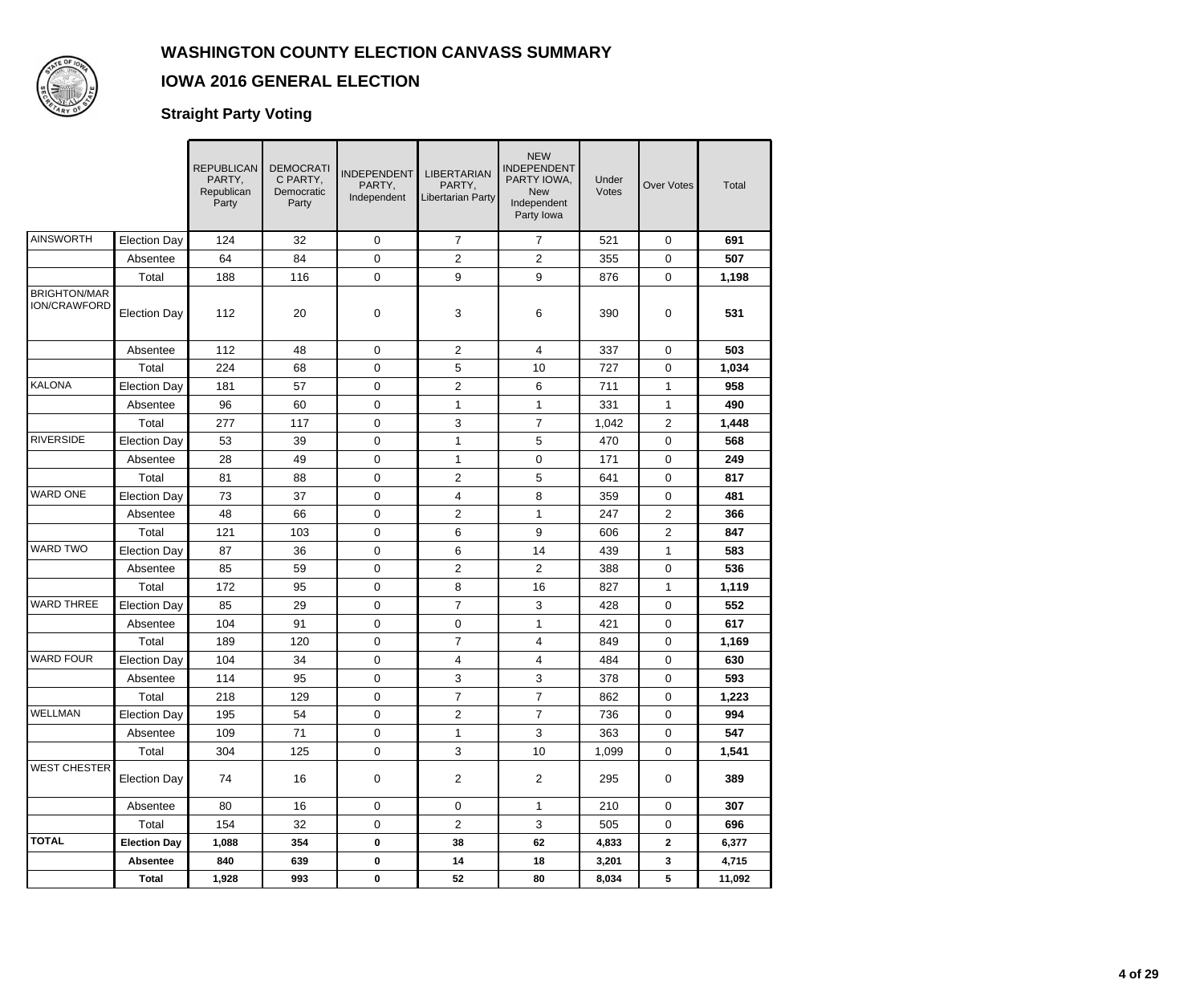

## **IOWA 2016 GENERAL ELECTION**

## **US Rep. Dist. 2**

|                                     |                     | Christopher<br>Peters,<br>Republican<br>Party | Dave<br>Loebsack,<br>Democratic<br>Party | Write-In         | <b>Under Votes</b> | <b>Over Votes</b>       | Total  |
|-------------------------------------|---------------------|-----------------------------------------------|------------------------------------------|------------------|--------------------|-------------------------|--------|
| AINSWORTH                           | <b>Election Day</b> | 365                                           | 286                                      | $\mathsf 3$      | 36                 | 1                       | 691    |
|                                     | Absentee            | 189                                           | 299                                      | $\mathbf 0$      | 18                 | 1                       | 507    |
|                                     | Total               | 554                                           | 585                                      | $\sqrt{3}$       | 54                 | $\overline{c}$          | 1,198  |
| <b>BRIGHTON/MAR</b><br>ION/CRAWFORD | <b>Election Day</b> | 337                                           | 171                                      | 0                | 23                 | 0                       | 531    |
|                                     | Absentee            | 286                                           | 201                                      | $\mathbf 0$      | 15                 | $\mathbf{1}$            | 503    |
|                                     | Total               | 623                                           | 372                                      | $\pmb{0}$        | 38                 | 1                       | 1,034  |
| KALONA                              | <b>Election Day</b> | 551                                           | 357                                      | 1                | 49                 | $\mathbf 0$             | 958    |
|                                     | Absentee            | 225                                           | 228                                      | $\pmb{0}$        | 37                 | $\mathbf 0$             | 490    |
|                                     | Total               | 776                                           | 585                                      | 1                | 86                 | 0                       | 1,448  |
| <b>RIVERSIDE</b>                    | <b>Election Day</b> | 234                                           | 306                                      | 2                | 26                 | $\pmb{0}$               | 568    |
|                                     | Absentee            | 85                                            | 154                                      | $\pmb{0}$        | 8                  | $\overline{c}$          | 249    |
|                                     | Total               | 319                                           | 460                                      | $\overline{2}$   | 34                 | $\overline{2}$          | 817    |
| WARD ONE                            | <b>Election Day</b> | 249                                           | 214                                      | $\overline{c}$   | 16                 | $\mathbf 0$             | 481    |
|                                     | Absentee            | 132                                           | 224                                      | $\mathbf 0$      | 10                 | 0                       | 366    |
|                                     | Total               | 381                                           | 438                                      | $\overline{2}$   | 26                 | $\pmb{0}$               | 847    |
| <b>WARD TWO</b>                     | <b>Election Day</b> | 297                                           | 242                                      | 1                | 40                 | 3                       | 583    |
|                                     | Absentee            | 235                                           | 284                                      | 0                | 17                 | $\mathbf 0$             | 536    |
|                                     | Total               | 532                                           | 526                                      | $\mathbf{1}$     | 57                 | 3                       | 1,119  |
| <b>WARD THREE</b>                   | <b>Election Day</b> | 298                                           | 225                                      | 1                | 28                 | 0                       | 552    |
|                                     | Absentee            | 257                                           | 325                                      | $\boldsymbol{0}$ | 33                 | $\overline{c}$          | 617    |
|                                     | Total               | 555                                           | 550                                      | 1                | 61                 | $\overline{c}$          | 1,169  |
| <b>WARD FOUR</b>                    | <b>Election Day</b> | 353                                           | 243                                      | $\mathbf 0$      | 34                 | 0                       | 630    |
|                                     | Absentee            | 264                                           | 305                                      | $\pmb{0}$        | 23                 | 1                       | 593    |
|                                     | Total               | 617                                           | 548                                      | $\pmb{0}$        | 57                 | 1                       | 1,223  |
| WELLMAN                             | <b>Election Day</b> | 567                                           | 365                                      | 1                | 61                 | $\mathsf 0$             | 994    |
|                                     | Absentee            | 259                                           | 253                                      | $\overline{2}$   | 33                 | $\mathbf 0$             | 547    |
|                                     | Total               | 826                                           | 618                                      | 3                | 94                 | $\mathbf 0$             | 1,541  |
| <b>WEST CHESTER</b>                 | <b>Election Day</b> | 246                                           | 120                                      | $\pmb{0}$        | 23                 | $\pmb{0}$               | 389    |
|                                     | Absentee            | 192                                           | 103                                      | 0                | 12                 | 0                       | 307    |
|                                     | Total               | 438                                           | 223                                      | $\mathbf 0$      | 35                 | 0                       | 696    |
| <b>TOTAL</b>                        | <b>Election Day</b> | 3,497                                         | 2,529                                    | 11               | 336                | 4                       | 6,377  |
|                                     | <b>Absentee</b>     | 2,124                                         | 2,376                                    | $\mathbf{2}$     | 206                | $\overline{\mathbf{r}}$ | 4,715  |
|                                     | <b>Total</b>        | 5,621                                         | 4,905                                    | 13               | 542                | 11                      | 11,092 |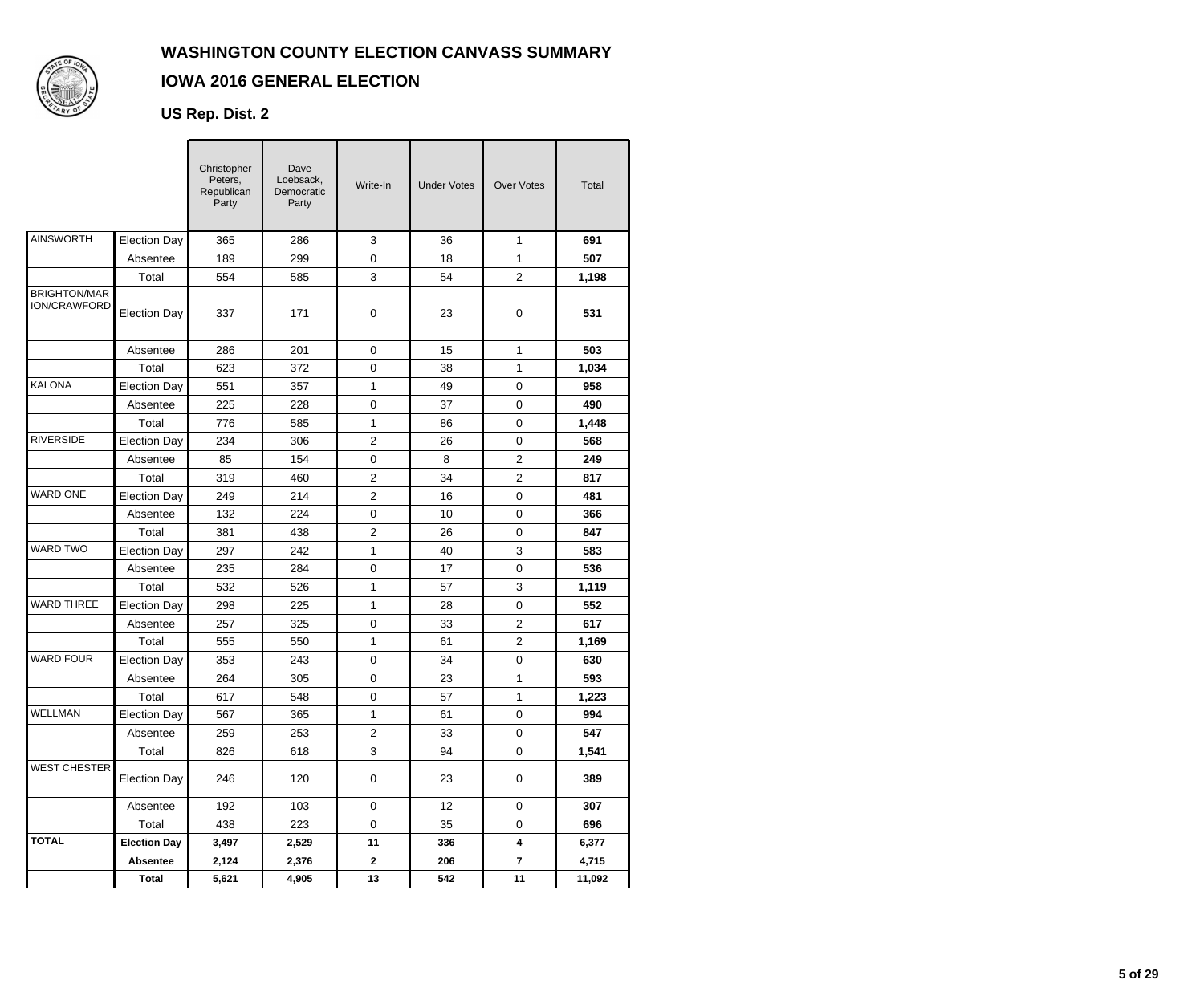

### **IOWA 2016 GENERAL ELECTION**

**State Senator Dist. 42**

|                                            |                     | Danny Graber,<br>Republican<br>Party | Rich Taylor,<br>Democratic<br>Party | Write-In    | <b>Under Votes</b> | <b>Over Votes</b> | Total |
|--------------------------------------------|---------------------|--------------------------------------|-------------------------------------|-------------|--------------------|-------------------|-------|
| <b>BRIGHTON/MAR</b><br><b>ION/CRAWFORD</b> | Election Day        | 374                                  | 118                                 | $\mathbf 0$ | 39                 | $\mathbf 0$       | 531   |
|                                            | Absentee            | 320                                  | 150                                 | $\mathbf 0$ | 33                 | $\Omega$          | 503   |
|                                            | Total               | 694                                  | 268                                 | $\mathbf 0$ | 72                 | 0                 | 1,034 |
| <b>TOTAL</b>                               | <b>Election Day</b> | 374                                  | 118                                 | $\bf{0}$    | 39                 | $\bf{0}$          | 531   |
|                                            | <b>Absentee</b>     | 320                                  | 150                                 | $\mathbf 0$ | 33                 | 0                 | 503   |
|                                            | <b>Total</b>        | 694                                  | 268                                 | $\mathbf 0$ | 72                 | 0                 | 1,034 |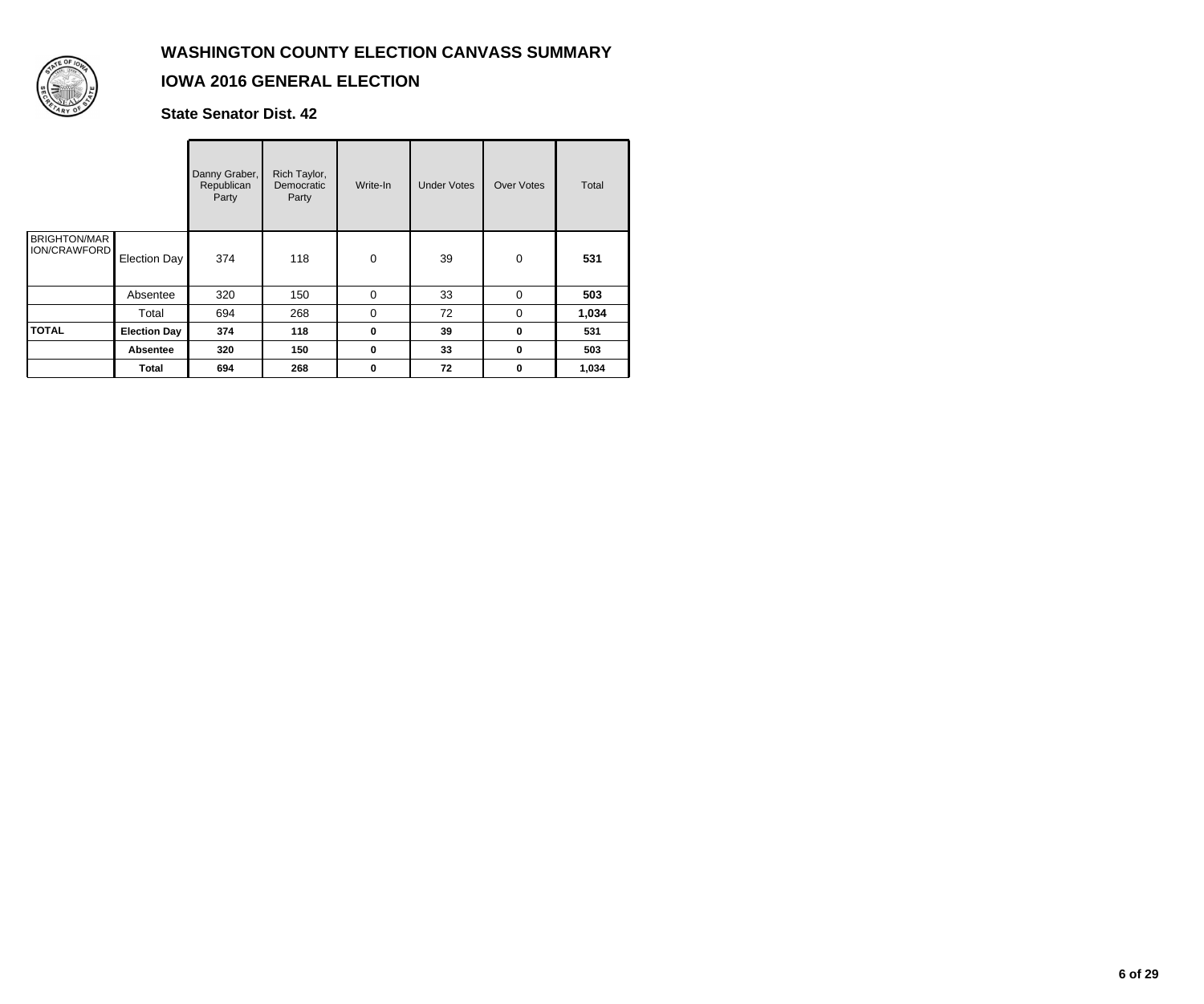

## **IOWA 2016 GENERAL ELECTION**

## **State Rep. Dist. 078**

|                     |                     | Jarad Klein,<br>Republican<br>Party | Joshua N.<br>Miller,<br>Libertarian Party | Write-In       | <b>Under Votes</b> | <b>Over Votes</b> | Total  |
|---------------------|---------------------|-------------------------------------|-------------------------------------------|----------------|--------------------|-------------------|--------|
| <b>AINSWORTH</b>    | <b>Election Day</b> | 481                                 | 139                                       | 0              | 71                 | 0                 | 691    |
|                     | Absentee            | 308                                 | 104                                       | $\overline{c}$ | 93                 | 0                 | 507    |
|                     | Total               | 789                                 | 243                                       | $\overline{c}$ | 164                | 0                 | 1,198  |
| <b>KALONA</b>       | <b>Election Day</b> | 666                                 | 175                                       | 0              | 117                | 0                 | 958    |
|                     | Absentee            | 300                                 | 85                                        | $\overline{2}$ | 103                | $\mathbf 0$       | 490    |
|                     | Total               | 966                                 | 260                                       | $\overline{c}$ | 220                | 0                 | 1,448  |
| <b>RIVERSIDE</b>    | <b>Election Day</b> | 336                                 | 142                                       | 3              | 87                 | 0                 | 568    |
|                     | Absentee            | 127                                 | 70                                        | 0              | 52                 | 0                 | 249    |
|                     | Total               | 463                                 | 212                                       | 3              | 139                | 0                 | 817    |
| <b>WARD ONE</b>     | <b>Election Day</b> | 317                                 | 117                                       | 1              | 46                 | 0                 | 481    |
|                     | Absentee            | 196                                 | 104                                       | 1              | 65                 | $\Omega$          | 366    |
|                     | Total               | 513                                 | 221                                       | $\overline{2}$ | 111                | 0                 | 847    |
| <b>WARD TWO</b>     | <b>Election Dav</b> | 389                                 | 121                                       | 3              | 69                 | $\mathbf{1}$      | 583    |
|                     | Absentee            | 312                                 | 134                                       | 3              | 87                 | 0                 | 536    |
|                     | Total               | 701                                 | 255                                       | 6              | 156                | $\mathbf{1}$      | 1,119  |
| <b>WARD THREE</b>   | Election Day        | 383                                 | 123                                       | $\overline{c}$ | 44                 | 0                 | 552    |
|                     | Absentee            | 357                                 | 125                                       | 5              | 130                | 0                 | 617    |
|                     | Total               | 740                                 | 248                                       | $\overline{7}$ | 174                | $\Omega$          | 1,169  |
| <b>WARD FOUR</b>    | <b>Election Day</b> | 461                                 | 114                                       | 2              | 53                 | 0                 | 630    |
|                     | Absentee            | 376                                 | 97                                        | 4              | 116                | $\Omega$          | 593    |
|                     | Total               | 837                                 | 211                                       | 6              | 169                | 0                 | 1,223  |
| <b>WELLMAN</b>      | <b>Election Day</b> | 710                                 | 168                                       | $\overline{4}$ | 112                | 0                 | 994    |
|                     | Absentee            | 329                                 | 108                                       | 3              | 107                | 0                 | 547    |
|                     | Total               | 1,039                               | 276                                       | $\overline{7}$ | 219                | $\mathbf 0$       | 1,541  |
| <b>WEST CHESTER</b> | <b>Election Day</b> | 305                                 | 48                                        | 1              | 35                 | 0                 | 389    |
|                     | Absentee            | 235                                 | 50                                        | 2              | 20                 | 0                 | 307    |
|                     | Total               | 540                                 | 98                                        | 3              | 55                 | 0                 | 696    |
| <b>TOTAL</b>        | <b>Election Day</b> | 4,048                               | 1,147                                     | 16             | 634                | $\mathbf{1}$      | 5,846  |
|                     | <b>Absentee</b>     | 2,540                               | 877                                       | 22             | 773                | 0                 | 4,212  |
|                     | <b>Total</b>        | 6,588                               | 2,024                                     | 38             | 1,407              | $\mathbf{1}$      | 10,058 |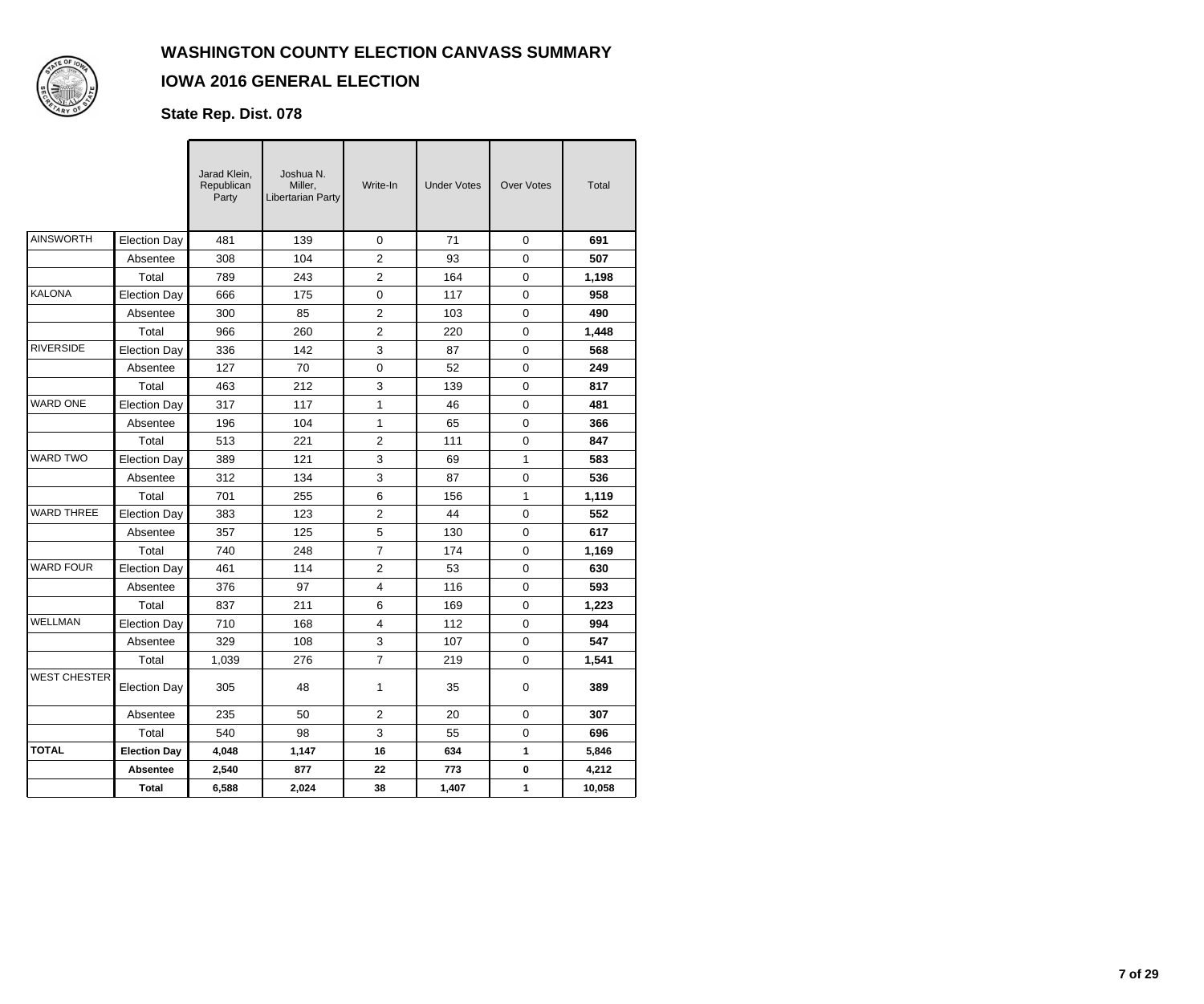

## **IOWA 2016 GENERAL ELECTION**

**State Rep. Dist. 084**

|                                            |                     | David E.<br>Heaton,<br>Republican<br>Party | Carrie L.<br>Duncan,<br>Democratic<br>Party | Write-In    | <b>Under Votes</b> | <b>Over Votes</b> | <b>Total</b> |
|--------------------------------------------|---------------------|--------------------------------------------|---------------------------------------------|-------------|--------------------|-------------------|--------------|
| <b>BRIGHTON/MAR</b><br><b>ION/CRAWFORD</b> | Election Day        | 397                                        | 103                                         | 1           | 30                 | $\pmb{0}$         | 531          |
|                                            | Absentee            | 363                                        | 114                                         | 0           | 25                 |                   | 503          |
|                                            | Total               | 760                                        | 217                                         |             | 55                 |                   | 1,034        |
| <b>TOTAL</b>                               | <b>Election Day</b> | 397                                        | 103                                         | 1           | 30                 | 0                 | 531          |
|                                            | <b>Absentee</b>     | 363                                        | 114                                         | $\mathbf 0$ | 25                 |                   | 503          |
|                                            | <b>Total</b>        | 760                                        | 217                                         | 1           | 55                 |                   | 1,034        |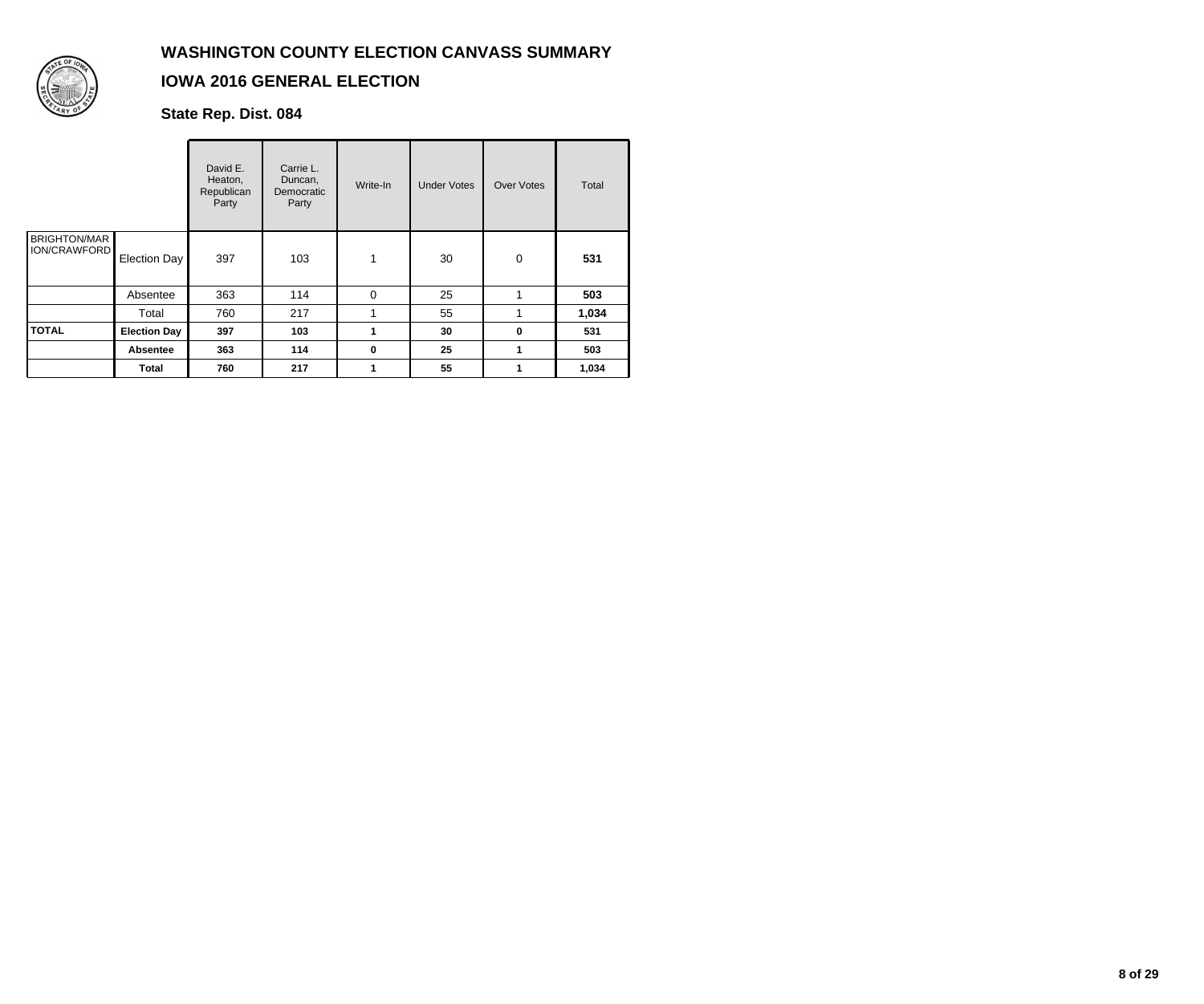$\overline{\phantom{a}}$ 



## **IOWA 2016 GENERAL ELECTION**

#### **Supreme Court Judge Brent R. Appel**

|                                            |                     | <b>YES</b> | <b>NO</b> | <b>Under Votes</b> | <b>Over Votes</b> | Total  |
|--------------------------------------------|---------------------|------------|-----------|--------------------|-------------------|--------|
| <b>AINSWORTH</b>                           | <b>Election Day</b> | 289        | 184       | 218                | $\mathbf 0$       | 691    |
|                                            | Absentee            | 271        | 84        | 152                | $\mathsf 0$       | 507    |
|                                            | Total               | 560        | 268       | 370                | 0                 | 1,198  |
| <b>BRIGHTON/MAR</b><br><b>ION/CRAWFORD</b> | <b>Election Day</b> | 188        | 199       | 144                | 0                 | 531    |
|                                            | Absentee            | 206        | 142       | 154                | $\mathbf{1}$      | 503    |
|                                            | Total               | 394        | 341       | 298                | 1                 | 1,034  |
| <b>KALONA</b>                              | <b>Election Day</b> | 354        | 252       | 352                | 0                 | 958    |
|                                            | Absentee            | 208        | 92        | 190                | $\mathbf 0$       | 490    |
|                                            | Total               | 562        | 344       | 542                | 0                 | 1,448  |
| <b>RIVERSIDE</b>                           | <b>Election Day</b> | 253        | 111       | 204                | 0                 | 568    |
|                                            | Absentee            | 130        | 27        | 92                 | 0                 | 249    |
|                                            | Total               | 383        | 138       | 296                | 0                 | 817    |
| <b>WARD ONE</b>                            | <b>Election Day</b> | 235        | 133       | 113                | $\mathbf 0$       | 481    |
|                                            | Absentee            | 203        | 54        | 109                | 0                 | 366    |
|                                            | Total               | 438        | 187       | 222                | 0                 | 847    |
| WARD TWO                                   | <b>Election Day</b> | 256        | 154       | 173                | 0                 | 583    |
|                                            | Absentee            | 260        | 99        | 176                | $\mathbf{1}$      | 536    |
|                                            | Total               | 516        | 253       | 349                | $\mathbf{1}$      | 1,119  |
| <b>WARD THREE</b>                          | <b>Election Day</b> | 257        | 146       | 149                | 0                 | 552    |
|                                            | Absentee            | 271        | 116       | 230                | 0                 | 617    |
|                                            | Total               | 528        | 262       | 379                | 0                 | 1,169  |
| <b>WARD FOUR</b>                           | <b>Election Day</b> | 270        | 159       | 201                | 0                 | 630    |
|                                            | Absentee            | 277        | 101       | 212                | 3                 | 593    |
|                                            | Total               | 547        | 260       | 413                | 3                 | 1,223  |
| WELLMAN                                    | Election Day        | 405        | 268       | 321                | $\mathbf 0$       | 994    |
|                                            | Absentee            | 195        | 117       | 235                | 0                 | 547    |
|                                            | Total               | 600        | 385       | 556                | $\mathbf 0$       | 1,541  |
| <b>WEST CHESTER</b>                        | <b>Election Day</b> | 121        | 164       | 104                | 0                 | 389    |
|                                            | Absentee            | 125        | 101       | 81                 | 0                 | 307    |
|                                            | Total               | 246        | 265       | 185                | 0                 | 696    |
| <b>TOTAL</b>                               | <b>Election Day</b> | 2,628      | 1,770     | 1,979              | $\bf{0}$          | 6,377  |
|                                            | <b>Absentee</b>     | 2,146      | 933       | 1,631              | 5                 | 4,715  |
|                                            | <b>Total</b>        | 4,774      | 2,703     | 3,610              | 5                 | 11,092 |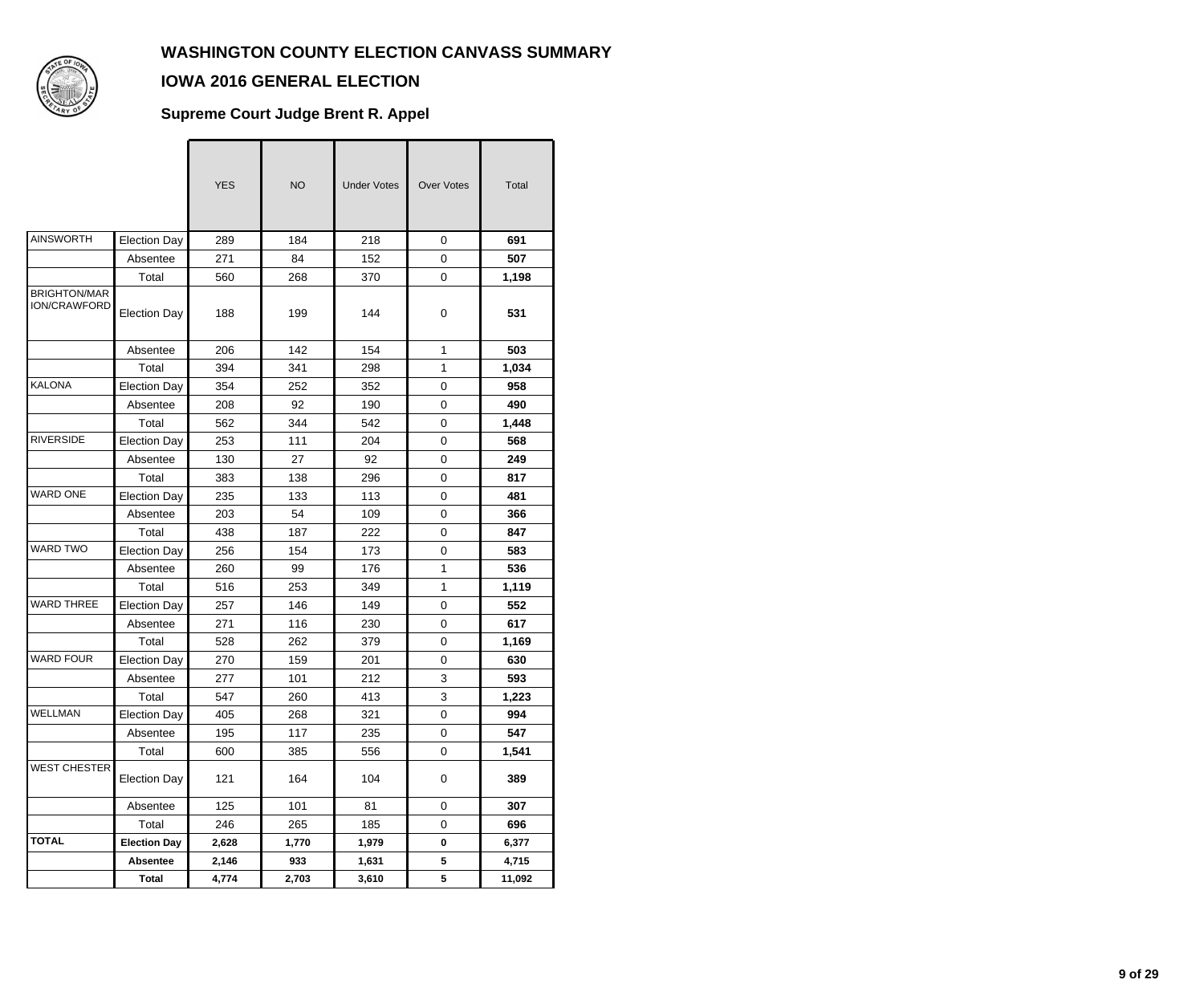$\overline{\phantom{a}}$ 



## **IOWA 2016 GENERAL ELECTION**

### **Supreme Court Judge Mark S. Cady**

|                                     |                     | <b>YES</b> | <b>NO</b> | <b>Under Votes</b> | <b>Over Votes</b> | Total  |
|-------------------------------------|---------------------|------------|-----------|--------------------|-------------------|--------|
| <b>AINSWORTH</b>                    | <b>Election Day</b> | 305        | 184       | 202                | $\mathbf 0$       | 691    |
|                                     | Absentee            | 276        | 86        | 145                | $\mathsf 0$       | 507    |
|                                     | Total               | 581        | 270       | 347                | 0                 | 1,198  |
| <b>BRIGHTON/MAR</b><br>ION/CRAWFORD | <b>Election Day</b> | 211        | 180       | 140                | 0                 | 531    |
|                                     | Absentee            | 229        | 130       | 144                | $\mathbf 0$       | 503    |
|                                     | Total               | 440        | 310       | 284                | 0                 | 1,034  |
| <b>KALONA</b>                       | <b>Election Day</b> | 379        | 244       | 335                | 0                 | 958    |
|                                     | Absentee            | 215        | 82        | 190                | 3                 | 490    |
|                                     | Total               | 594        | 326       | 525                | 3                 | 1,448  |
| <b>RIVERSIDE</b>                    | <b>Election Day</b> | 270        | 108       | 190                | $\mathsf 0$       | 568    |
|                                     | Absentee            | 123        | 38        | 88                 | 0                 | 249    |
|                                     | Total               | 393        | 146       | 278                | 0                 | 817    |
| <b>WARD ONE</b>                     | <b>Election Day</b> | 246        | 135       | 100                | $\mathbf 0$       | 481    |
|                                     | Absentee            | 217        | 47        | 100                | $\overline{c}$    | 366    |
|                                     | Total               | 463        | 182       | 200                | $\overline{2}$    | 847    |
| WARD TWO                            | <b>Election Day</b> | 272        | 143       | 168                | 0                 | 583    |
|                                     | Absentee            | 273        | 91        | 171                | 1                 | 536    |
|                                     | Total               | 545        | 234       | 339                | $\mathbf{1}$      | 1,119  |
| <b>WARD THREE</b>                   | <b>Election Day</b> | 270        | 139       | 143                | 0                 | 552    |
|                                     | Absentee            | 294        | 111       | 212                | $\mathsf 0$       | 617    |
|                                     | Total               | 564        | 250       | 355                | 0                 | 1,169  |
| <b>WARD FOUR</b>                    | <b>Election Day</b> | 306        | 144       | 180                | 0                 | 630    |
|                                     | Absentee            | 303        | 94        | 196                | $\mathbf 0$       | 593    |
|                                     | Total               | 609        | 238       | 376                | 0                 | 1,223  |
| <b>WELLMAN</b>                      | Election Day        | 434        | 247       | 313                | $\pmb{0}$         | 994    |
|                                     | Absentee            | 205        | 111       | 229                | $\overline{2}$    | 547    |
|                                     | Total               | 639        | 358       | 542                | $\overline{2}$    | 1,541  |
| <b>WEST CHESTER</b>                 | <b>Election Day</b> | 127        | 160       | 102                | 0                 | 389    |
|                                     | Absentee            | 124        | 102       | 81                 | 0                 | 307    |
|                                     | Total               | 251        | 262       | 183                | 0                 | 696    |
| <b>TOTAL</b>                        | <b>Election Day</b> | 2,820      | 1,684     | 1,873              | $\mathbf 0$       | 6,377  |
|                                     | <b>Absentee</b>     | 2,259      | 892       | 1,556              | 8                 | 4,715  |
|                                     | <b>Total</b>        | 5,079      | 2,576     | 3,429              | 8                 | 11,092 |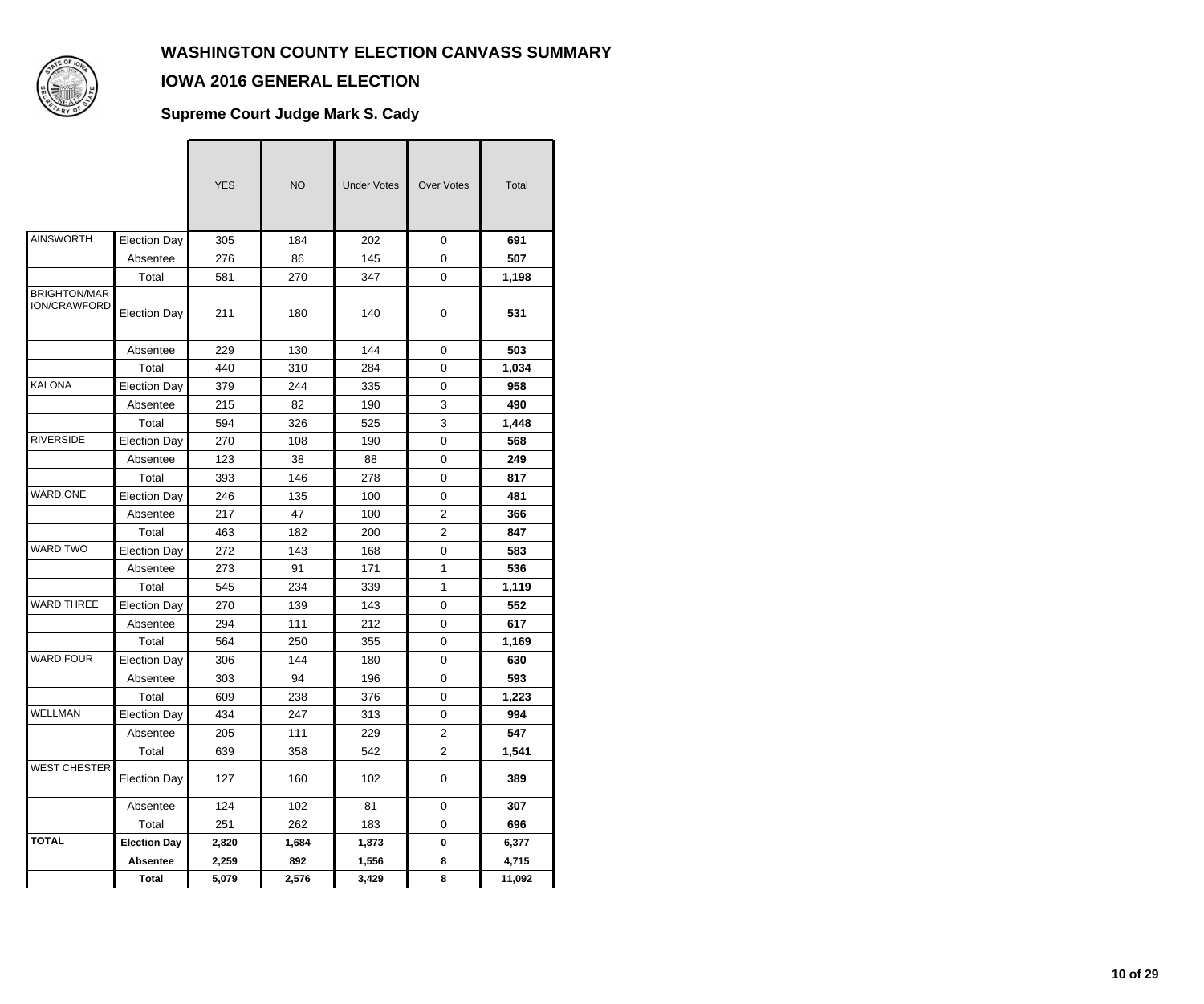

## **IOWA 2016 GENERAL ELECTION**

#### **Supreme Court Judge Daryl L. Hecht**

|                                            |                     | <b>YES</b> | <b>NO</b> | <b>Under Votes</b> | <b>Over Votes</b> | Total  |
|--------------------------------------------|---------------------|------------|-----------|--------------------|-------------------|--------|
| <b>AINSWORTH</b>                           | <b>Election Day</b> | 282        | 193       | 216                | 0                 | 691    |
|                                            | Absentee            | 262        | 89        | 156                | 0                 | 507    |
|                                            | Total               | 544        | 282       | 372                | 0                 | 1,198  |
| <b>BRIGHTON/MAR</b><br><b>ION/CRAWFORD</b> | <b>Election Day</b> | 189        | 195       | 147                | 0                 | 531    |
|                                            | Absentee            | 211        | 143       | 149                | $\mathbf 0$       | 503    |
|                                            | Total               | 400        | 338       | 296                | 0                 | 1,034  |
| KALONA                                     | <b>Election Day</b> | 349        | 250       | 359                | 0                 | 958    |
|                                            | Absentee            | 197        | 99        | 193                | 1                 | 490    |
|                                            | Total               | 546        | 349       | 552                | 1                 | 1,448  |
| <b>RIVERSIDE</b>                           | <b>Election Day</b> | 255        | 110       | 203                | 0                 | 568    |
|                                            | Absentee            | 129        | 29        | 91                 | 0                 | 249    |
|                                            | Total               | 384        | 139       | 294                | 0                 | 817    |
| <b>WARD ONE</b>                            | <b>Election Day</b> | 239        | 131       | 111                | 0                 | 481    |
|                                            | Absentee            | 195        | 61        | 110                | 0                 | 366    |
|                                            | Total               | 434        | 192       | 221                | 0                 | 847    |
| <b>WARD TWO</b>                            | <b>Election Day</b> | 255        | 153       | 175                | 0                 | 583    |
|                                            | Absentee            | 261        | 94        | 181                | 0                 | 536    |
|                                            | Total               | 516        | 247       | 356                | 0                 | 1,119  |
| <b>WARD THREE</b>                          | <b>Election Day</b> | 255        | 146       | 151                | 0                 | 552    |
|                                            | Absentee            | 270        | 121       | 226                | 0                 | 617    |
|                                            | Total               | 525        | 267       | 377                | 0                 | 1,169  |
| <b>WARD FOUR</b>                           | <b>Election Day</b> | 269        | 165       | 196                | 0                 | 630    |
|                                            | Absentee            | 277        | 106       | 210                | 0                 | 593    |
|                                            | Total               | 546        | 271       | 406                | 0                 | 1,223  |
| WELLMAN                                    | <b>Election Day</b> | 412        | 258       | 324                | 0                 | 994    |
|                                            | Absentee            | 198        | 113       | 236                | 0                 | 547    |
|                                            | Total               | 610        | 371       | 560                | 0                 | 1,541  |
| <b>WEST CHESTER</b>                        | <b>Election Day</b> | 129        | 152       | 108                | 0                 | 389    |
|                                            | Absentee            | 125        | 101       | 81                 | 0                 | 307    |
|                                            | Total               | 254        | 253       | 189                | 0                 | 696    |
| <b>TOTAL</b>                               | <b>Election Day</b> | 2,634      | 1,753     | 1,990              | 0                 | 6,377  |
|                                            | <b>Absentee</b>     | 2,125      | 956       | 1,633              | 1                 | 4,715  |
|                                            | <b>Total</b>        | 4,759      | 2,709     | 3,623              | 1                 | 11,092 |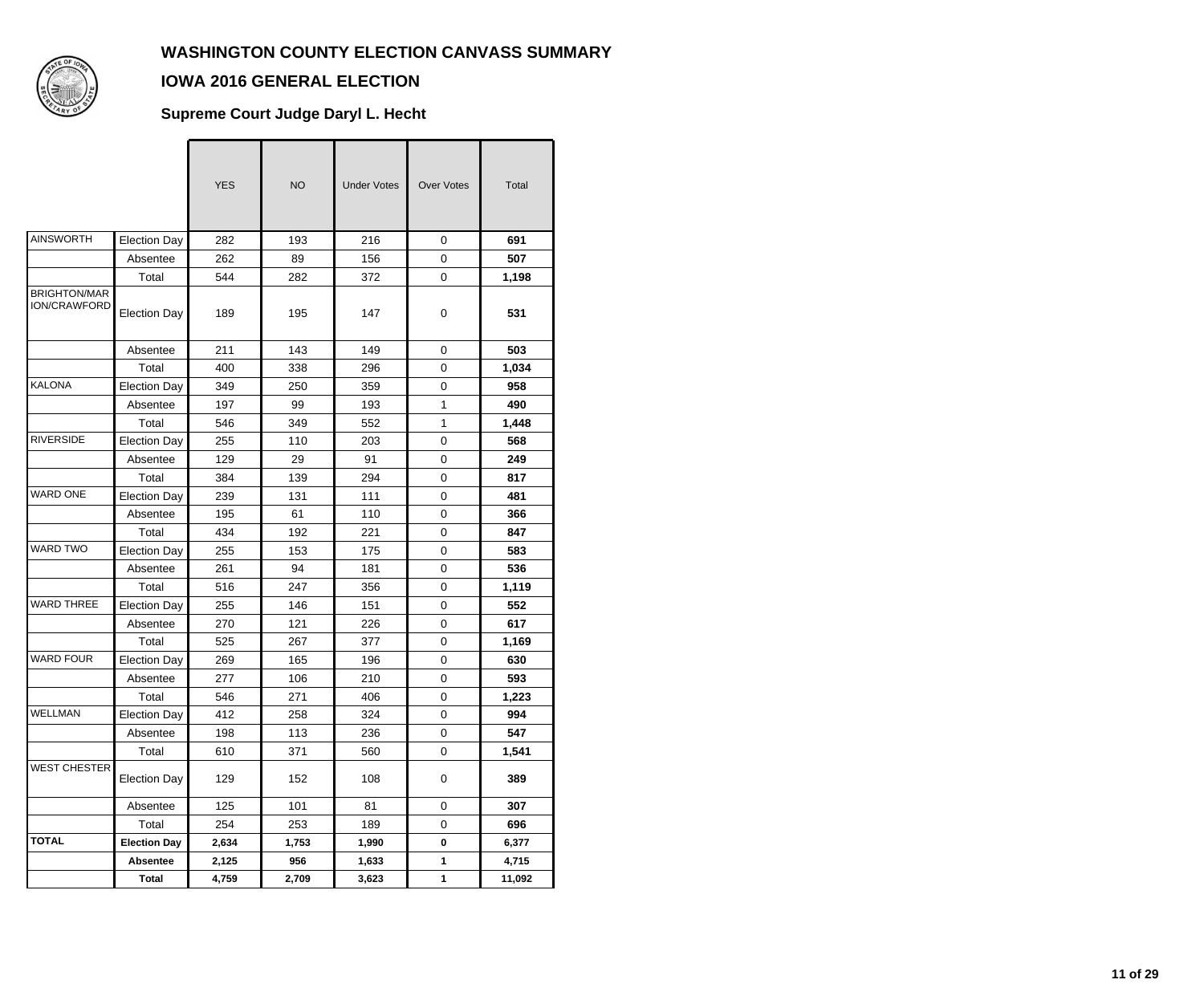

### **IOWA 2016 GENERAL ELECTION**

#### **Court of Appeals Judge David R. Danilson**

|                                            |                     | <b>YES</b> | <b>NO</b> | <b>Under Votes</b> | <b>Over Votes</b> | Total  |
|--------------------------------------------|---------------------|------------|-----------|--------------------|-------------------|--------|
| <b>AINSWORTH</b>                           | <b>Election Day</b> | 295        | 166       | 230                | $\mathbf 0$       | 691    |
|                                            | Absentee            | 274        | 75        | 158                | $\mathbf 0$       | 507    |
|                                            | Total               | 569        | 241       | 388                | 0                 | 1,198  |
| <b>BRIGHTON/MAR</b><br><b>ION/CRAWFORD</b> | <b>Election Day</b> | 221        | 126       | 184                | 0                 | 531    |
|                                            | Absentee            | 238        | 98        | 167                | $\mathbf 0$       | 503    |
|                                            | Total               | 459        | 224       | 351                | $\mathbf 0$       | 1,034  |
| <b>KALONA</b>                              | <b>Election Day</b> | 363        | 202       | 393                | $\mathbf 0$       | 958    |
|                                            | Absentee            | 205        | 58        | 227                | 0                 | 490    |
|                                            | Total               | 568        | 260       | 620                | 0                 | 1,448  |
| <b>RIVERSIDE</b>                           | <b>Election Day</b> | 252        | 98        | 218                | $\mathbf 0$       | 568    |
|                                            | Absentee            | 131        | 22        | 96                 | $\mathbf 0$       | 249    |
|                                            | Total               | 383        | 120       | 314                | 0                 | 817    |
| <b>WARD ONE</b>                            | <b>Election Day</b> | 252        | 99        | 129                | 1                 | 481    |
|                                            | Absentee            | 202        | 52        | 112                | 0                 | 366    |
|                                            | Total               | 454        | 151       | 241                | 1                 | 847    |
| <b>WARD TWO</b>                            | <b>Election Day</b> | 271        | 117       | 194                | 1                 | 583    |
|                                            | Absentee            | 276        | 76        | 183                | 1                 | 536    |
|                                            | Total               | 547        | 193       | 377                | 2                 | 1,119  |
| <b>WARD THREE</b>                          | <b>Election Day</b> | 264        | 116       | 172                | 0                 | 552    |
|                                            | Absentee            | 273        | 101       | 242                | 1                 | 617    |
|                                            | Total               | 537        | 217       | 414                | 1                 | 1,169  |
| <b>WARD FOUR</b>                           | <b>Election Day</b> | 290        | 120       | 220                | $\mathbf 0$       | 630    |
|                                            | Absentee            | 277        | 91        | 224                | 1                 | 593    |
|                                            | Total               | 567        | 211       | 444                | $\mathbf{1}$      | 1,223  |
| WELLMAN                                    | <b>Election Day</b> | 424        | 181       | 389                | $\pmb{0}$         | 994    |
|                                            | Absentee            | 200        | 86        | 261                | 0                 | 547    |
|                                            | Total               | 624        | 267       | 650                | $\pmb{0}$         | 1,541  |
| <b>WEST CHESTER</b>                        | <b>Election Day</b> | 155        | 108       | 126                | $\pmb{0}$         | 389    |
|                                            | Absentee            | 138        | 71        | 97                 | $\mathbf{1}$      | 307    |
|                                            | Total               | 293        | 179       | 223                | 1                 | 696    |
| <b>TOTAL</b>                               | <b>Election Day</b> | 2,787      | 1,333     | 2,255              | $\mathbf 2$       | 6,377  |
|                                            | <b>Absentee</b>     | 2,214      | 730       | 1,767              | 4                 | 4,715  |
|                                            | <b>Total</b>        | 5,001      | 2,063     | 4,022              | 6                 | 11,092 |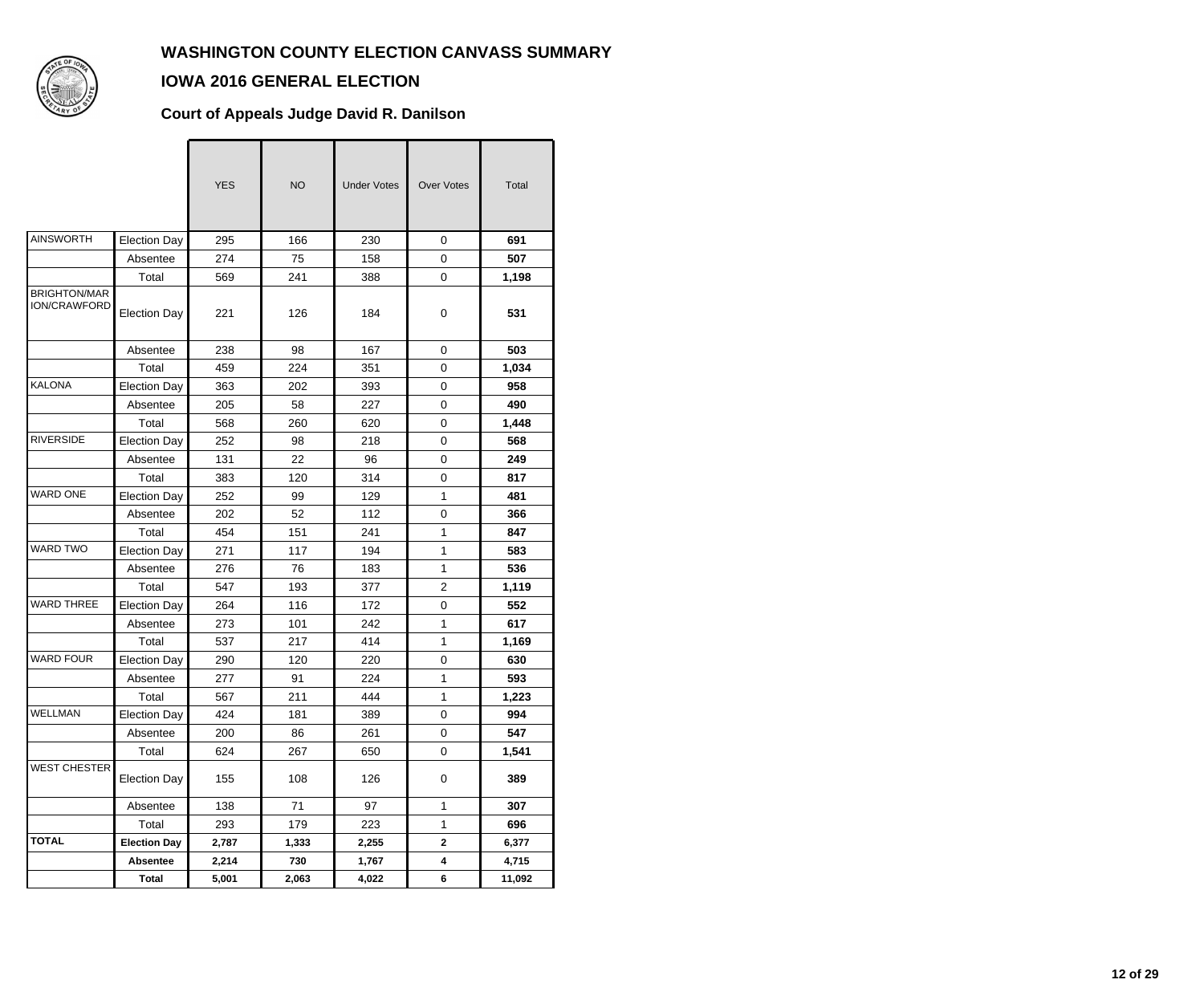

## **IOWA 2016 GENERAL ELECTION**

#### **Court of Appeals Judge Richard H. Doyle**

|                                     |                     | <b>YES</b> | <b>NO</b> | <b>Under Votes</b> | <b>Over Votes</b> | Total  |
|-------------------------------------|---------------------|------------|-----------|--------------------|-------------------|--------|
| <b>AINSWORTH</b>                    | <b>Election Day</b> | 300        | 164       | 227                | 0                 | 691    |
|                                     | Absentee            | 267        | 78        | 162                | $\mathbf 0$       | 507    |
|                                     | Total               | 567        | 242       | 389                | 0                 | 1,198  |
| <b>BRIGHTON/MAR</b><br>ION/CRAWFORD | <b>Election Day</b> | 216        | 131       | 184                | 0                 | 531    |
|                                     | Absentee            | 233        | 100       | 170                | 0                 | 503    |
|                                     | Total               | 449        | 231       | 354                | 0                 | 1,034  |
| <b>KALONA</b>                       | <b>Election Day</b> | 363        | 198       | 397                | 0                 | 958    |
|                                     | Absentee            | 211        | 55        | 224                | $\mathbf 0$       | 490    |
|                                     | Total               | 574        | 253       | 621                | 0                 | 1,448  |
| <b>RIVERSIDE</b>                    | <b>Election Day</b> | 263        | 93        | 212                | 0                 | 568    |
|                                     | Absentee            | 132        | 21        | 95                 | 1                 | 249    |
|                                     | Total               | 395        | 114       | 307                | $\mathbf{1}$      | 817    |
| <b>WARD ONE</b>                     | <b>Election Day</b> | 261        | 92        | 128                | $\mathbf 0$       | 481    |
|                                     | Absentee            | 203        | 46        | 116                | $\mathbf{1}$      | 366    |
|                                     | Total               | 464        | 138       | 244                | 1                 | 847    |
| WARD TWO                            | <b>Election Day</b> | 275        | 112       | 195                | 1                 | 583    |
|                                     | Absentee            | 277        | 78        | 181                | 0                 | 536    |
|                                     | Total               | 552        | 190       | 376                | $\mathbf{1}$      | 1,119  |
| <b>WARD THREE</b>                   | <b>Election Day</b> | 266        | 118       | 168                | 0                 | 552    |
|                                     | Absentee            | 278        | 100       | 239                | 0                 | 617    |
|                                     | Total               | 544        | 218       | 407                | 0                 | 1,169  |
| <b>WARD FOUR</b>                    | <b>Election Day</b> | 293        | 120       | 217                | 0                 | 630    |
|                                     | Absentee            | 281        | 86        | 226                | $\mathbf 0$       | 593    |
|                                     | Total               | 574        | 206       | 443                | 0                 | 1,223  |
| <b>WELLMAN</b>                      | Election Day        | 430        | 177       | 387                | $\mathbf 0$       | 994    |
|                                     | Absentee            | 202        | 80        | 265                | 0                 | 547    |
|                                     | Total               | 632        | 257       | 652                | $\mathbf 0$       | 1,541  |
| <b>WEST CHESTER</b>                 | <b>Election Day</b> | 159        | 103       | 127                | 0                 | 389    |
|                                     | Absentee            | 140        | 69        | 98                 | 0                 | 307    |
|                                     | Total               | 299        | 172       | 225                | 0                 | 696    |
| <b>TOTAL</b>                        | <b>Election Day</b> | 2,826      | 1,308     | 2,242              | 1                 | 6,377  |
|                                     | <b>Absentee</b>     | 2,224      | 713       | 1,776              | $\mathbf{2}$      | 4,715  |
|                                     | <b>Total</b>        | 5,050      | 2,021     | 4,018              | 3                 | 11,092 |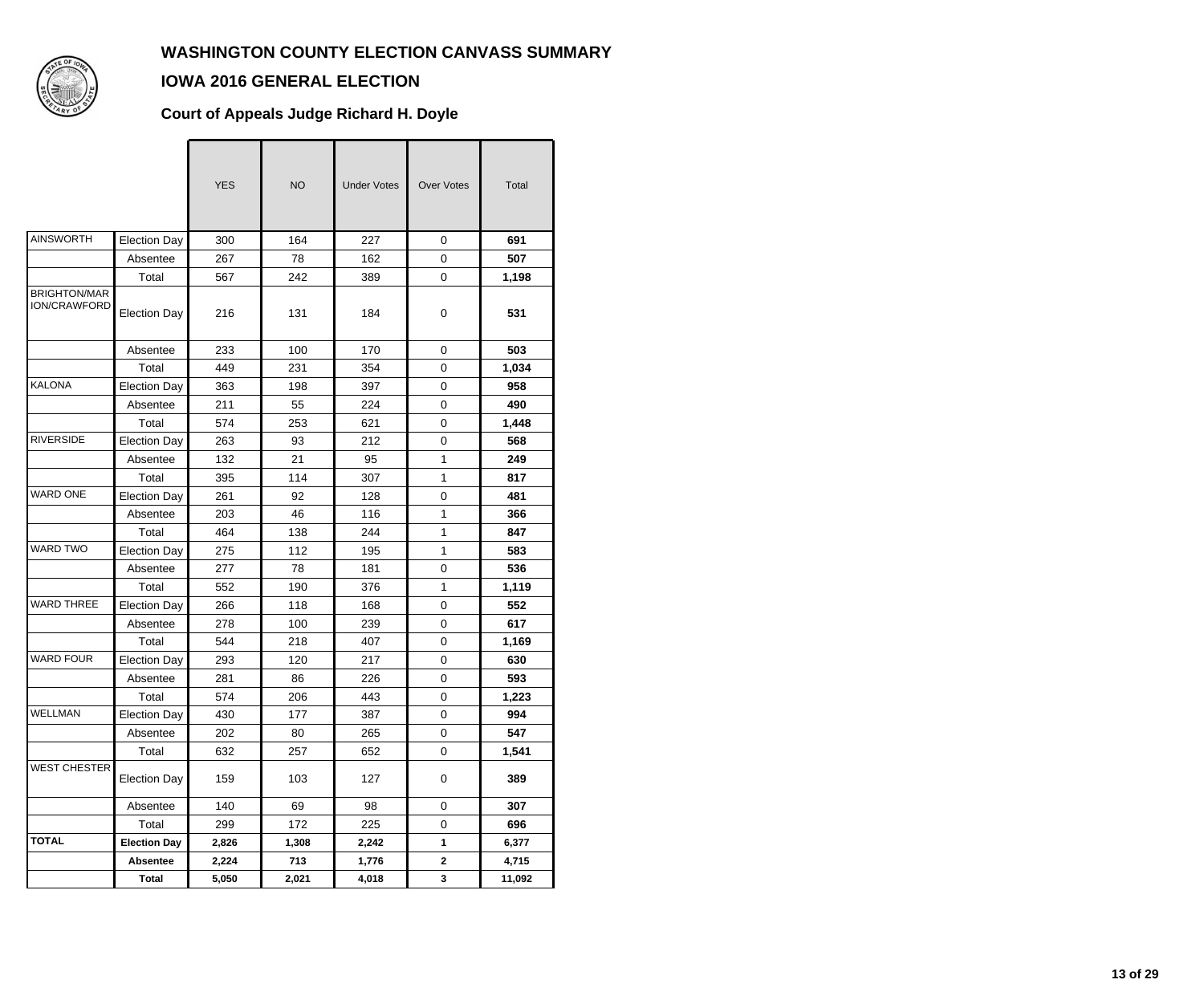

### **IOWA 2016 GENERAL ELECTION**

#### **Court of Appeals Judge Amanda Potterfield**

|                                            |                     | <b>YES</b> | <b>NO</b> | <b>Under Votes</b> | <b>Over Votes</b> | Total  |
|--------------------------------------------|---------------------|------------|-----------|--------------------|-------------------|--------|
| <b>AINSWORTH</b>                           | <b>Election Day</b> | 291        | 172       | 228                | 0                 | 691    |
|                                            | Absentee            | 276        | 74        | 157                | 0                 | 507    |
|                                            | Total               | 567        | 246       | 385                | 0                 | 1,198  |
| <b>BRIGHTON/MAR</b><br><b>ION/CRAWFORD</b> | <b>Election Day</b> | 221        | 123       | 187                | 0                 | 531    |
|                                            | Absentee            | 225        | 101       | 176                | $\mathbf{1}$      | 503    |
|                                            | Total               | 446        | 224       | 363                | $\mathbf{1}$      | 1,034  |
| KALONA                                     | <b>Election Day</b> | 372        | 203       | 383                | 0                 | 958    |
|                                            | Absentee            | 214        | 53        | 223                | 0                 | 490    |
|                                            | Total               | 586        | 256       | 606                | 0                 | 1,448  |
| <b>RIVERSIDE</b>                           | <b>Election Day</b> | 256        | 100       | 212                | 0                 | 568    |
|                                            | Absentee            | 126        | 28        | 95                 | 0                 | 249    |
|                                            | Total               | 382        | 128       | 307                | 0                 | 817    |
| <b>WARD ONE</b>                            | <b>Election Day</b> | 264        | 92        | 125                | 0                 | 481    |
|                                            | Absentee            | 206        | 45        | 115                | 0                 | 366    |
|                                            | Total               | 470        | 137       | 240                | 0                 | 847    |
| <b>WARD TWO</b>                            | <b>Election Day</b> | 276        | 115       | 192                | 0                 | 583    |
|                                            | Absentee            | 287        | 73        | 176                | 0                 | 536    |
|                                            | Total               | 563        | 188       | 368                | 0                 | 1,119  |
| <b>WARD THREE</b>                          | <b>Election Day</b> | 265        | 119       | 168                | 0                 | 552    |
|                                            | Absentee            | 283        | 102       | 232                | 0                 | 617    |
|                                            | Total               | 548        | 221       | 400                | 0                 | 1,169  |
| <b>WARD FOUR</b>                           | <b>Election Day</b> | 293        | 120       | 217                | 0                 | 630    |
|                                            | Absentee            | 276        | 93        | 224                | 0                 | 593    |
|                                            | Total               | 569        | 213       | 441                | 0                 | 1,223  |
| <b>WELLMAN</b>                             | <b>Election Day</b> | 425        | 182       | 387                | 0                 | 994    |
|                                            | Absentee            | 209        | 81        | 257                | 0                 | 547    |
|                                            | Total               | 634        | 263       | 644                | 0                 | 1,541  |
| <b>WEST CHESTER</b>                        | <b>Election Day</b> | 150        | 111       | 128                | 0                 | 389    |
|                                            | Absentee            | 138        | 68        | 101                | 0                 | 307    |
|                                            | Total               | 288        | 179       | 229                | 0                 | 696    |
| <b>TOTAL</b>                               | <b>Election Day</b> | 2,813      | 1,337     | 2,227              | 0                 | 6,377  |
|                                            | <b>Absentee</b>     | 2,240      | 718       | 1,756              | 1                 | 4,715  |
|                                            | <b>Total</b>        | 5,053      | 2,055     | 3,983              | 1                 | 11,092 |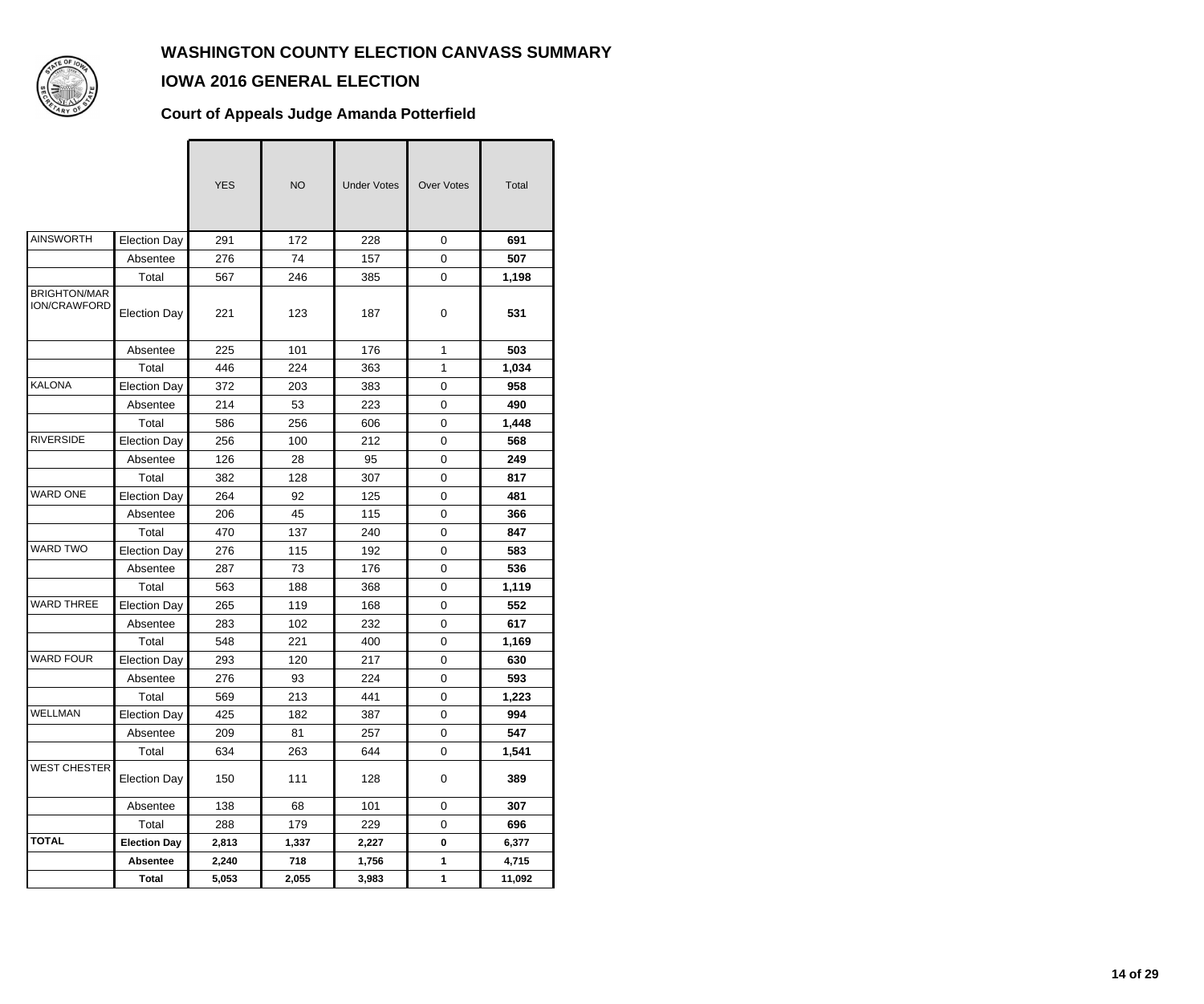

## **IOWA 2016 GENERAL ELECTION**

### **Court of Appeals Judge Gayle Vogel**

|                                     |                     | <b>YES</b> | <b>NO</b> | <b>Under Votes</b> | <b>Over Votes</b> | Total  |
|-------------------------------------|---------------------|------------|-----------|--------------------|-------------------|--------|
| <b>AINSWORTH</b>                    | <b>Election Day</b> | 305        | 165       | 221                | 0                 | 691    |
|                                     | Absentee            | 279        | 74        | 154                | 0                 | 507    |
|                                     | Total               | 584        | 239       | 375                | 0                 | 1,198  |
| <b>BRIGHTON/MAR</b><br>ION/CRAWFORD | <b>Election Day</b> | 223        | 130       | 178                | 0                 | 531    |
|                                     | Absentee            | 238        | 101       | 163                | $\mathbf{1}$      | 503    |
|                                     | Total               | 461        | 231       | 341                | 1                 | 1,034  |
| <b>KALONA</b>                       | <b>Election Day</b> | 390        | 195       | 373                | 0                 | 958    |
|                                     | Absentee            | 220        | 48        | 222                | 0                 | 490    |
|                                     | Total               | 610        | 243       | 595                | 0                 | 1,448  |
| <b>RIVERSIDE</b>                    | <b>Election Day</b> | 262        | 101       | 205                | $\mathbf 0$       | 568    |
|                                     | Absentee            | 123        | 34        | 92                 | 0                 | 249    |
|                                     | Total               | 385        | 135       | 297                | 0                 | 817    |
| <b>WARD ONE</b>                     | <b>Election Day</b> | 264        | 98        | 119                | 0                 | 481    |
|                                     | Absentee            | 216        | 40        | 110                | 0                 | 366    |
|                                     | Total               | 480        | 138       | 229                | $\mathbf 0$       | 847    |
| WARD TWO                            | <b>Election Day</b> | 279        | 120       | 182                | $\overline{2}$    | 583    |
|                                     | Absentee            | 285        | 71        | 180                | 0                 | 536    |
|                                     | Total               | 564        | 191       | 362                | $\overline{c}$    | 1,119  |
| <b>WARD THREE</b>                   | <b>Election Day</b> | 273        | 116       | 163                | 0                 | 552    |
|                                     | Absentee            | 290        | 96        | 231                | $\mathbf 0$       | 617    |
|                                     | Total               | 563        | 212       | 394                | 0                 | 1,169  |
| <b>WARD FOUR</b>                    | <b>Election Day</b> | 304        | 114       | 212                | 0                 | 630    |
|                                     | Absentee            | 278        | 92        | 222                | 1                 | 593    |
|                                     | Total               | 582        | 206       | 434                | 1                 | 1,223  |
| <b>WELLMAN</b>                      | <b>Election Day</b> | 431        | 179       | 384                | 0                 | 994    |
|                                     | Absentee            | 221        | 69        | 257                | 0                 | 547    |
|                                     | Total               | 652        | 248       | 641                | 0                 | 1,541  |
| <b>WEST CHESTER</b>                 | <b>Election Day</b> | 160        | 106       | 123                | 0                 | 389    |
|                                     | Absentee            | 147        | 66        | 94                 | 0                 | 307    |
|                                     | Total               | 307        | 172       | 217                | 0                 | 696    |
| <b>TOTAL</b>                        | <b>Election Day</b> | 2,891      | 1,324     | 2,160              | $\mathbf{2}$      | 6,377  |
|                                     | Absentee            | 2,297      | 691       | 1,725              | $\mathbf{2}$      | 4,715  |
|                                     | <b>Total</b>        | 5,188      | 2,015     | 3,885              | 4                 | 11,092 |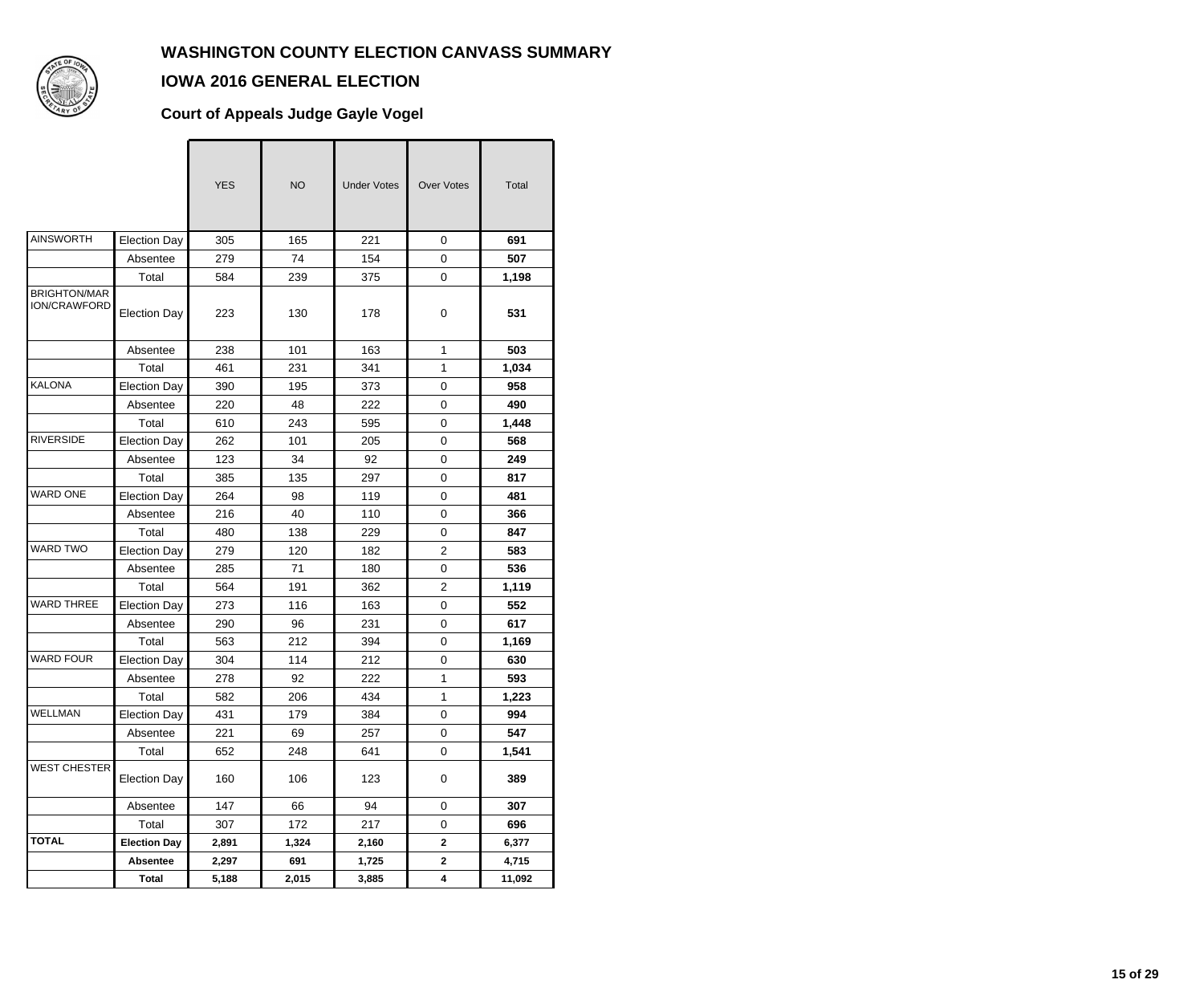

### **IOWA 2016 GENERAL ELECTION**

#### **District Court 8A Judge Joel D. Yates**

|                                            |                              | <b>YES</b> | <b>NO</b>  | <b>Under Votes</b> | <b>Over Votes</b> | Total        |
|--------------------------------------------|------------------------------|------------|------------|--------------------|-------------------|--------------|
| <b>AINSWORTH</b>                           | <b>Election Day</b>          | 316        | 152        | 223                | 0                 | 691          |
|                                            | Absentee                     | 278        | 70         | 158                | $\mathbf{1}$      | 507          |
| <b>BRIGHTON/MAR</b><br><b>ION/CRAWFORD</b> | Total<br><b>Election Day</b> | 594<br>238 | 222<br>111 | 381<br>182         | $\mathbf{1}$<br>0 | 1,198<br>531 |
|                                            | Absentee                     | 243        | 92         | 168                | $\mathbf 0$       | 503          |
|                                            | Total                        | 481        | 203        | 350                | $\mathbf 0$       | 1,034        |
| <b>KALONA</b>                              | <b>Election Day</b>          | 402        | 164        | 391                | 1                 | 958          |
|                                            | Absentee                     | 226        | 38         | 226                | 0                 | 490          |
|                                            | Total                        | 628        | 202        | 617                | $\mathbf{1}$      | 1,448        |
| <b>RIVERSIDE</b>                           | <b>Election Day</b>          | 268        | 87         | 213                | 0                 | 568          |
|                                            | Absentee                     | 128        | 25         | 94                 | $\overline{2}$    | 249          |
|                                            | Total                        | 396        | 112        | 307                | $\overline{2}$    | 817          |
| <b>WARD ONE</b>                            | <b>Election Day</b>          | 273        | 88         | 120                | 0                 | 481          |
|                                            | Absentee                     | 209        | 40         | 115                | $\overline{2}$    | 366          |
|                                            | Total                        | 482        | 128        | 235                | $\overline{2}$    | 847          |
| <b>WARD TWO</b>                            | <b>Election Day</b>          | 290        | 103        | 190                | $\mathbf 0$       | 583          |
|                                            | Absentee                     | 287        | 64         | 185                | 0                 | 536          |
|                                            | Total                        | 577        | 167        | 375                | 0                 | 1,119        |
| <b>WARD THREE</b>                          | <b>Election Day</b>          | 282        | 106        | 164                | 0                 | 552          |
|                                            | Absentee                     | 293        | 89         | 233                | $\overline{c}$    | 617          |
|                                            | Total                        | 575        | 195        | 397                | $\overline{2}$    | 1,169        |
| <b>WARD FOUR</b>                           | <b>Election Day</b>          | 312        | 106        | 212                | $\mathbf 0$       | 630          |
|                                            | Absentee                     | 307        | 80         | 206                | 0                 | 593          |
|                                            | Total                        | 619        | 186        | 418                | 0                 | 1,223        |
| WELLMAN                                    | <b>Election Day</b>          | 452        | 152        | 390                | 0                 | 994          |
|                                            | Absentee                     | 208        | 65         | 273                | 1                 | 547          |
|                                            | Total                        | 660        | 217        | 663                | $\mathbf{1}$      | 1,541        |
| <b>WEST CHESTER</b>                        | <b>Election Day</b>          | 183        | 80         | 126                | 0                 | 389          |
|                                            | Absentee                     | 155        | 55         | 96                 | 1                 | 307          |
|                                            | Total                        | 338        | 135        | 222                | 1                 | 696          |
| <b>TOTAL</b>                               | <b>Election Day</b>          | 3,016      | 1,149      | 2,211              | 1                 | 6,377        |
|                                            | <b>Absentee</b>              | 2,334      | 618        | 1,754              | 9                 | 4,715        |
|                                            | <b>Total</b>                 | 5,350      | 1,767      | 3,965              | 10                | 11,092       |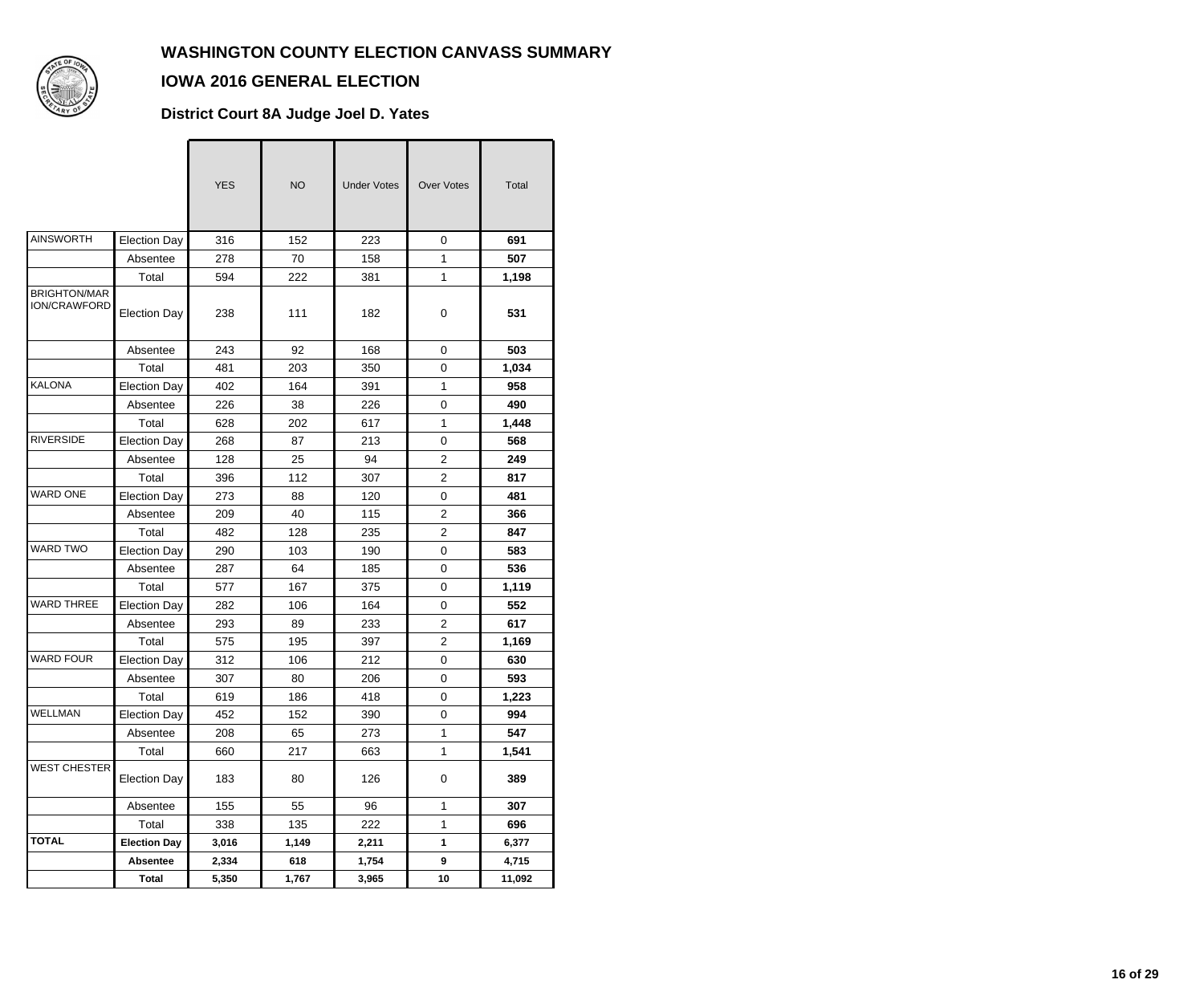

### **IOWA 2016 GENERAL ELECTION**

#### **District Court 8A Assoc. Judge Kirk A. Daily**

|                                            |                     | <b>YES</b> | <b>NO</b> | <b>Under Votes</b> | <b>Over Votes</b> | Total  |
|--------------------------------------------|---------------------|------------|-----------|--------------------|-------------------|--------|
| <b>AINSWORTH</b>                           | <b>Election Day</b> | 315        | 144       | 231                | $\mathbf{1}$      | 691    |
|                                            | Absentee            | 280        | 69        | 157                | 1                 | 507    |
|                                            | Total               | 595        | 213       | 388                | $\overline{2}$    | 1,198  |
| <b>BRIGHTON/MAR</b><br><b>ION/CRAWFORD</b> | <b>Election Day</b> | 234        | 113       | 184                | 0                 | 531    |
|                                            | Absentee            | 243        | 92        | 168                | 0                 | 503    |
|                                            | Total               | 477        | 205       | 352                | $\mathbf 0$       | 1,034  |
| KALONA                                     | <b>Election Day</b> | 393        | 167       | 397                | 1                 | 958    |
|                                            | Absentee            | 225        | 38        | 226                | $\mathbf{1}$      | 490    |
|                                            | Total               | 618        | 205       | 623                | $\overline{2}$    | 1,448  |
| <b>RIVERSIDE</b>                           | <b>Election Day</b> | 268        | 84        | 216                | 0                 | 568    |
|                                            | Absentee            | 132        | 20        | 97                 | $\mathbf 0$       | 249    |
|                                            | Total               | 400        | 104       | 313                | $\mathbf 0$       | 817    |
| WARD ONE                                   | <b>Election Day</b> | 269        | 88        | 124                | $\mathbf 0$       | 481    |
|                                            | Absentee            | 204        | 44        | 117                | 1                 | 366    |
|                                            | Total               | 473        | 132       | 241                | 1                 | 847    |
| <b>WARD TWO</b>                            | <b>Election Day</b> | 293        | 94        | 195                | 1                 | 583    |
|                                            | Absentee            | 282        | 67        | 187                | 0                 | 536    |
|                                            | Total               | 575        | 161       | 382                | 1                 | 1,119  |
| <b>WARD THREE</b>                          | <b>Election Day</b> | 275        | 110       | 167                | $\mathbf 0$       | 552    |
|                                            | Absentee            | 293        | 87        | 236                | $\mathbf{1}$      | 617    |
|                                            | Total               | 568        | 197       | 403                | 1                 | 1,169  |
| <b>WARD FOUR</b>                           | <b>Election Day</b> | 310        | 104       | 216                | 0                 | 630    |
|                                            | Absentee            | 296        | 77        | 220                | 0                 | 593    |
|                                            | Total               | 606        | 181       | 436                | $\pmb{0}$         | 1,223  |
| WELLMAN                                    | <b>Election Day</b> | 439        | 161       | 394                | 0                 | 994    |
|                                            | Absentee            | 203        | 68        | 275                | 1                 | 547    |
|                                            | Total               | 642        | 229       | 669                | 1                 | 1,541  |
| <b>WEST CHESTER</b>                        | <b>Election Day</b> | 170        | 85        | 134                | 0                 | 389    |
|                                            | Absentee            | 149        | 59        | 99                 | 0                 | 307    |
|                                            | Total               | 319        | 144       | 233                | 0                 | 696    |
| <b>TOTAL</b>                               | <b>Election Day</b> | 2,966      | 1,150     | 2,258              | 3                 | 6,377  |
|                                            | Absentee            | 2,307      | 621       | 1,782              | 5                 | 4,715  |
|                                            | <b>Total</b>        | 5,273      | 1,771     | 4,040              | 8                 | 11,092 |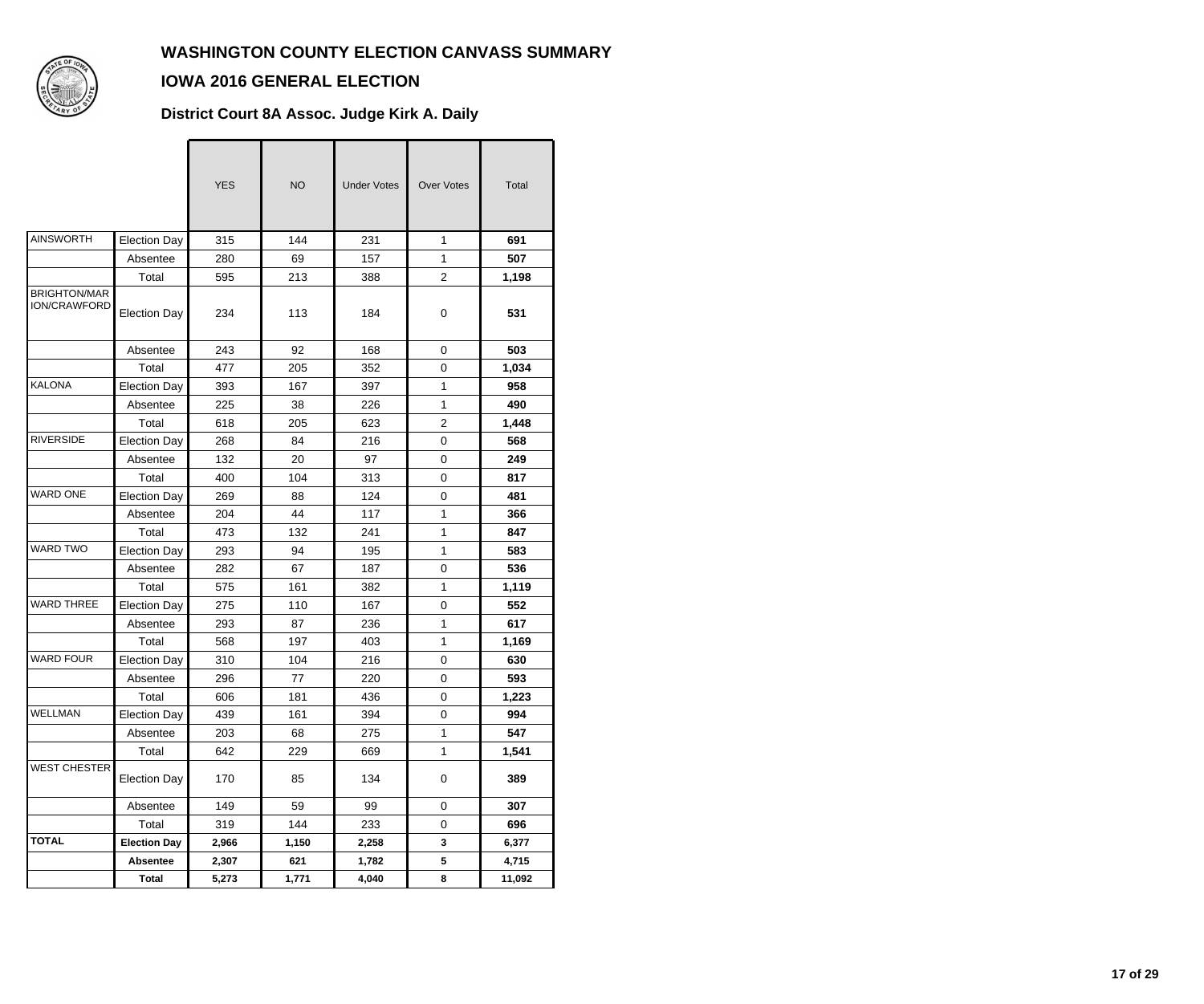

#### **IOWA 2016 GENERAL ELECTION**

**District Court 8A Assoc. Juvenile Judge William S. Owens**

|                                            |                     | <b>YES</b> | <b>NO</b> | <b>Under Votes</b> | <b>Over Votes</b> | Total  |
|--------------------------------------------|---------------------|------------|-----------|--------------------|-------------------|--------|
| <b>AINSWORTH</b>                           | <b>Election Day</b> | 330        | 133       | 227                | $\mathbf{1}$      | 691    |
|                                            | Absentee            | 279        | 72        | 156                | 0                 | 507    |
|                                            | Total               | 609        | 205       | 383                | $\mathbf{1}$      | 1,198  |
| <b>BRIGHTON/MAR</b><br><b>ION/CRAWFORD</b> | <b>Election Day</b> | 247        | 103       | 181                | 0                 | 531    |
|                                            | Absentee            | 249        | 84        | 170                | $\mathbf 0$       | 503    |
|                                            | Total               | 496        | 187       | 351                | 0                 | 1,034  |
| <b>KALONA</b>                              | <b>Election Day</b> | 408        | 152       | 398                | $\pmb{0}$         | 958    |
|                                            | Absentee            | 222        | 39        | 229                | $\mathbf 0$       | 490    |
|                                            | Total               | 630        | 191       | 627                | $\mathbf 0$       | 1,448  |
| <b>RIVERSIDE</b>                           | <b>Election Day</b> | 275        | 79        | 214                | 0                 | 568    |
|                                            | Absentee            | 132        | 19        | 98                 | 0                 | 249    |
|                                            | Total               | 407        | 98        | 312                | $\pmb{0}$         | 817    |
| <b>WARD ONE</b>                            | <b>Election Day</b> | 273        | 85        | 123                | $\mathbf 0$       | 481    |
|                                            | Absentee            | 217        | 36        | 113                | $\mathbf 0$       | 366    |
|                                            | Total               | 490        | 121       | 236                | 0                 | 847    |
| <b>WARD TWO</b>                            | <b>Election Day</b> | 299        | 90        | 194                | 0                 | 583    |
|                                            | Absentee            | 292        | 55        | 189                | $\pmb{0}$         | 536    |
|                                            | Total               | 591        | 145       | 383                | 0                 | 1,119  |
| <b>WARD THREE</b>                          | <b>Election Day</b> | 286        | 99        | 167                | $\mathbf 0$       | 552    |
|                                            | Absentee            | 300        | 90        | 227                | 0                 | 617    |
|                                            | Total               | 586        | 189       | 394                | 0                 | 1,169  |
| <b>WARD FOUR</b>                           | <b>Election Day</b> | 314        | 102       | 214                | $\pmb{0}$         | 630    |
|                                            | Absentee            | 299        | 77        | 217                | $\pmb{0}$         | 593    |
|                                            | Total               | 613        | 179       | 431                | 0                 | 1,223  |
| WELLMAN                                    | Election Day        | 449        | 155       | 390                | O                 | 994    |
|                                            | Absentee            | 206        | 66        | 275                | $\mathbf 0$       | 547    |
|                                            | Total               | 655        | 221       | 665                | $\pmb{0}$         | 1,541  |
| <b>WEST CHESTER</b>                        | <b>Election Day</b> | 168        | 85        | 136                | $\pmb{0}$         | 389    |
|                                            | Absentee            | 153        | 54        | 100                | 0                 | 307    |
|                                            | Total               | 321        | 139       | 236                | 0                 | 696    |
| <b>TOTAL</b>                               | <b>Election Day</b> | 3,049      | 1,083     | 2,244              | $\mathbf{1}$      | 6,377  |
|                                            | <b>Absentee</b>     | 2,349      | 592       | 1,774              | $\pmb{0}$         | 4,715  |
|                                            | <b>Total</b>        | 5,398      | 1,675     | 4,018              | 1                 | 11,092 |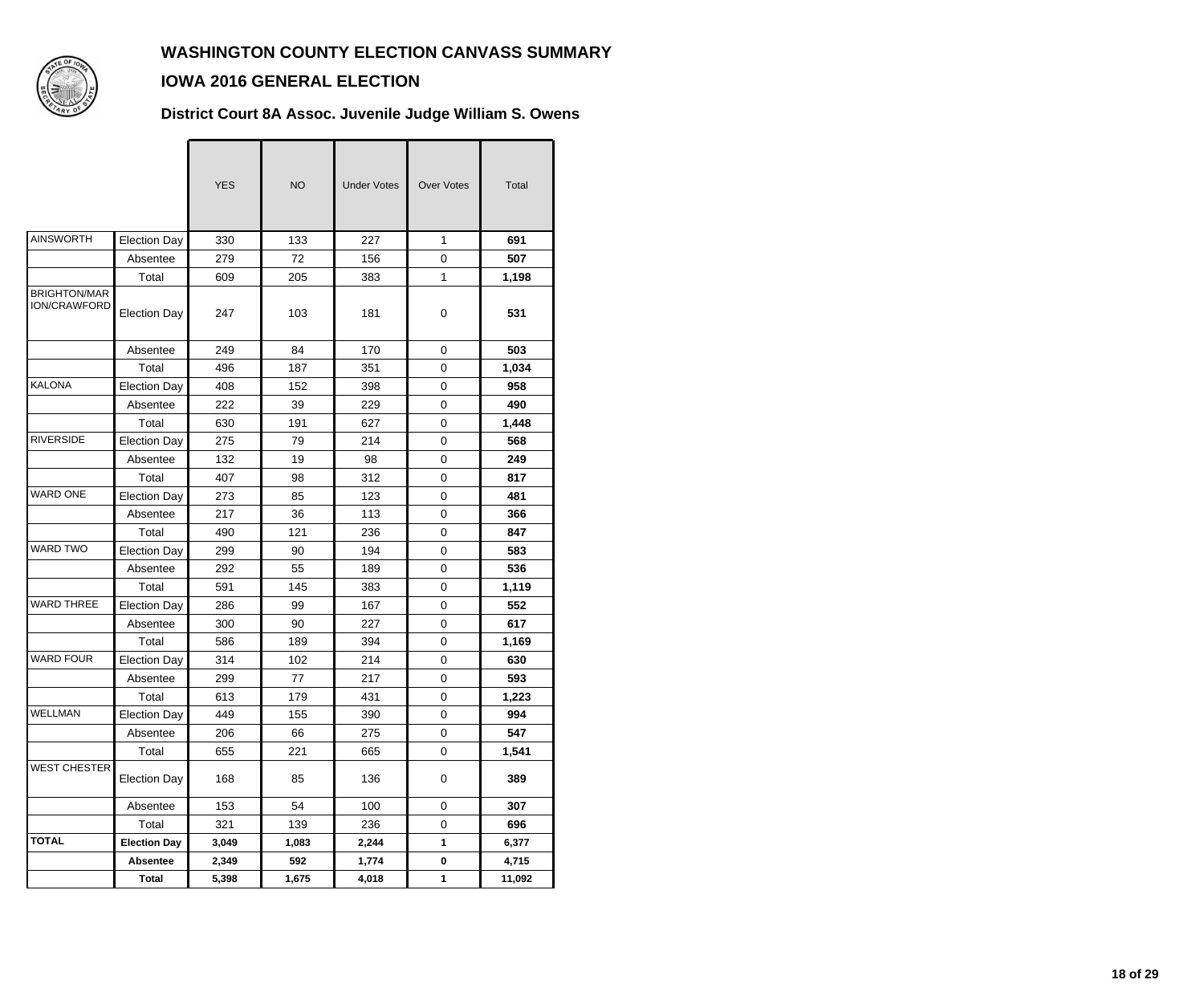

### **IOWA 2016 GENERAL ELECTION**

**County Supervisor District 1**

|                     |                     | Jack Seward,<br>Jr.,<br>Republican<br>Party | Write-In       | <b>Under Votes</b> | <b>Over Votes</b> | Total |
|---------------------|---------------------|---------------------------------------------|----------------|--------------------|-------------------|-------|
| <b>WELLMAN</b>      | <b>Election Day</b> | 815                                         | 13             | 166                | $\Omega$          | 994   |
|                     | Absentee            | 406                                         | 6              | 135                | $\Omega$          | 547   |
|                     | Total               | 1,221                                       | 19             | 301                | 0                 | 1,541 |
| <b>WEST CHESTER</b> | <b>Election Day</b> | 339                                         | 4              | 46                 | 0                 | 389   |
|                     | Absentee            | 258                                         | 1              | 48                 | $\mathbf 0$       | 307   |
|                     | Total               | 597                                         | 5              | 94                 | $\Omega$          | 696   |
| <b>TOTAL</b>        | <b>Election Day</b> | 1,154                                       | 17             | 212                | $\bf{0}$          | 1,383 |
|                     | <b>Absentee</b>     | 664                                         | $\overline{7}$ | 183                | $\bf{0}$          | 854   |
|                     | Total               | 1,818                                       | 24             | 395                | 0                 | 2,237 |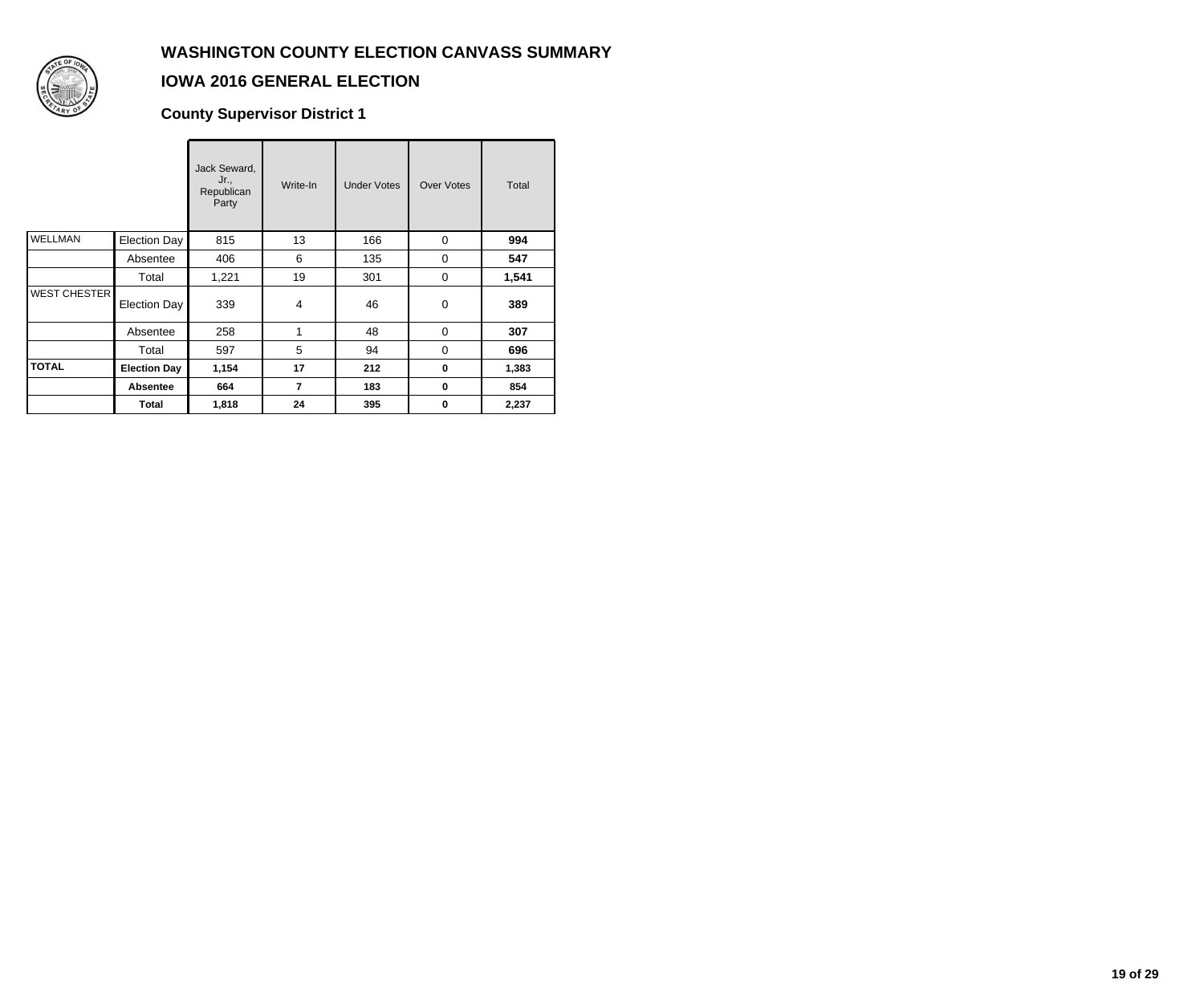

# **IOWA 2016 GENERAL ELECTION**

**County Supervisor District 2**

|                  |                     | Bob Yoder,<br>Republican<br>Party | <b>Stuart Yoder</b> | Write-In       | <b>Under Votes</b> | Over Votes     | Total |
|------------------|---------------------|-----------------------------------|---------------------|----------------|--------------------|----------------|-------|
| KALONA           | Election Day        | 700                               | 145                 | 6              | 106                | 1              | 958   |
|                  | Absentee            | 325                               | 79                  | $\overline{c}$ | 82                 | $\overline{2}$ | 490   |
|                  | Total               | 1,025                             | 224                 | 8              | 188                | 3              | 1,448 |
| <b>RIVERSIDE</b> | Election Day        | 383                               | 96                  | 2              | 87                 | $\Omega$       | 568   |
|                  | Absentee            | 123                               | 64                  | 1              | 60                 | 1              | 249   |
|                  | Total               | 506                               | 160                 | 3              | 147                | 1              | 817   |
| <b>TOTAL</b>     | <b>Election Day</b> | 1,083                             | 241                 | 8              | 193                | 1              | 1,526 |
|                  | <b>Absentee</b>     | 448                               | 143                 | 3              | 142                | 3              | 739   |
|                  | Total               | 1,531                             | 384                 | 11             | 335                | 4              | 2,265 |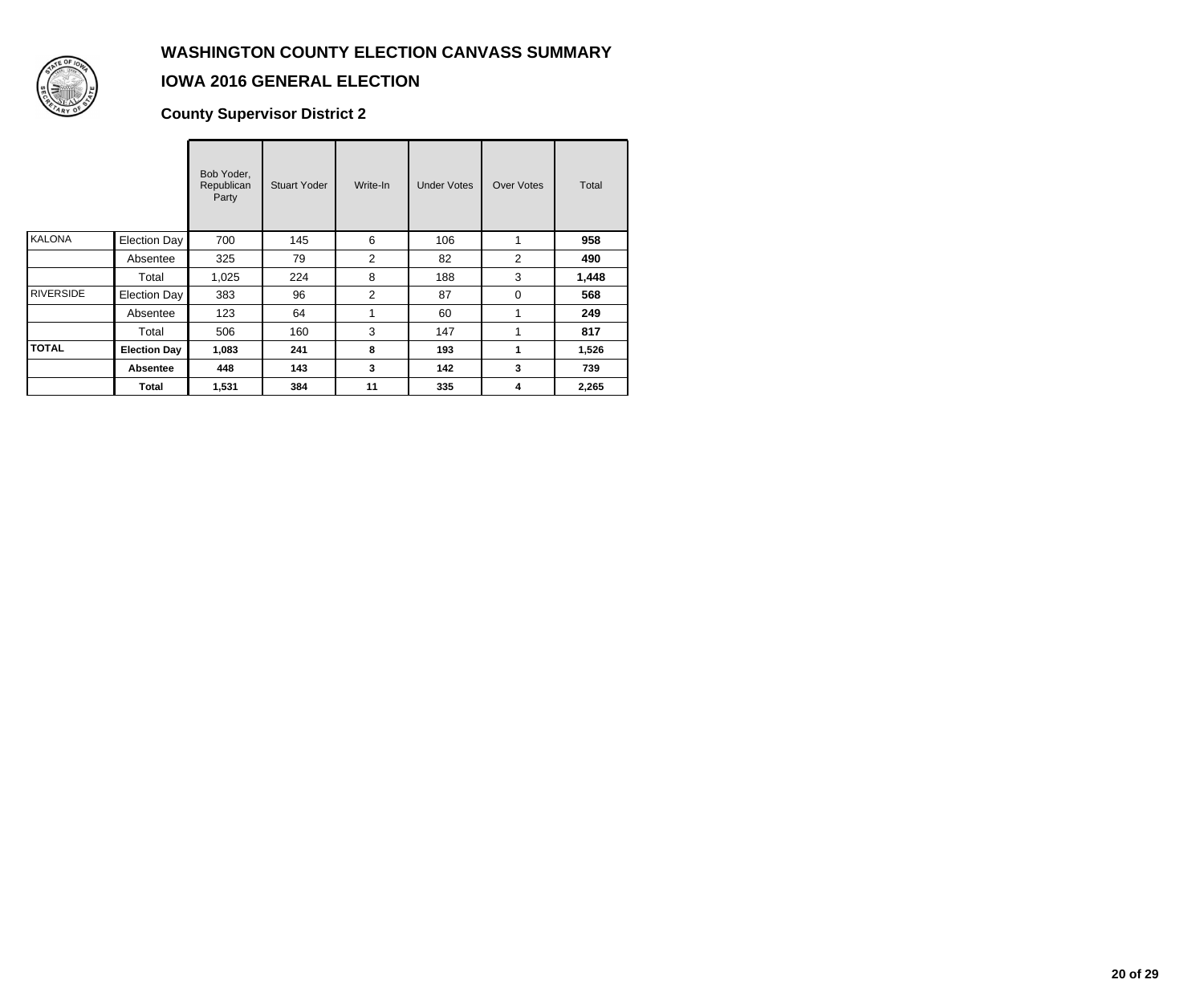

# **IOWA 2016 GENERAL ELECTION**

**County Supervisor District 4**

|                  |                     | Stan Stoops,<br>Republican<br>Party | Kimberly<br>Davis,<br>Democratic<br>Party | Write-In | <b>Under Votes</b> | <b>Over Votes</b> | Total |
|------------------|---------------------|-------------------------------------|-------------------------------------------|----------|--------------------|-------------------|-------|
| <b>WARD ONE</b>  | <b>Election Day</b> | 321                                 | 135                                       | 3        | 22                 | $\mathbf 0$       | 481   |
|                  | Absentee            | 169                                 | 181                                       | 0        | 16                 | 0                 | 366   |
|                  | Total               | 490                                 | 316                                       | 3        | 38                 | $\Omega$          | 847   |
| <b>WARD FOUR</b> | <b>Election Day</b> | 450                                 | 147                                       |          | 32                 | 0                 | 630   |
|                  | Absentee            | 352                                 | 214                                       | 1        | 26                 | $\Omega$          | 593   |
|                  | Total               | 802                                 | 361                                       | 2        | 58                 | $\Omega$          | 1,223 |
| <b>TOTAL</b>     | <b>Election Day</b> | 771                                 | 282                                       | 4        | 54                 | 0                 | 1,111 |
|                  | <b>Absentee</b>     | 521                                 | 395                                       | 1        | 42                 | 0                 | 959   |
|                  | Total               | 1,292                               | 677                                       | 5        | 96                 | 0                 | 2,070 |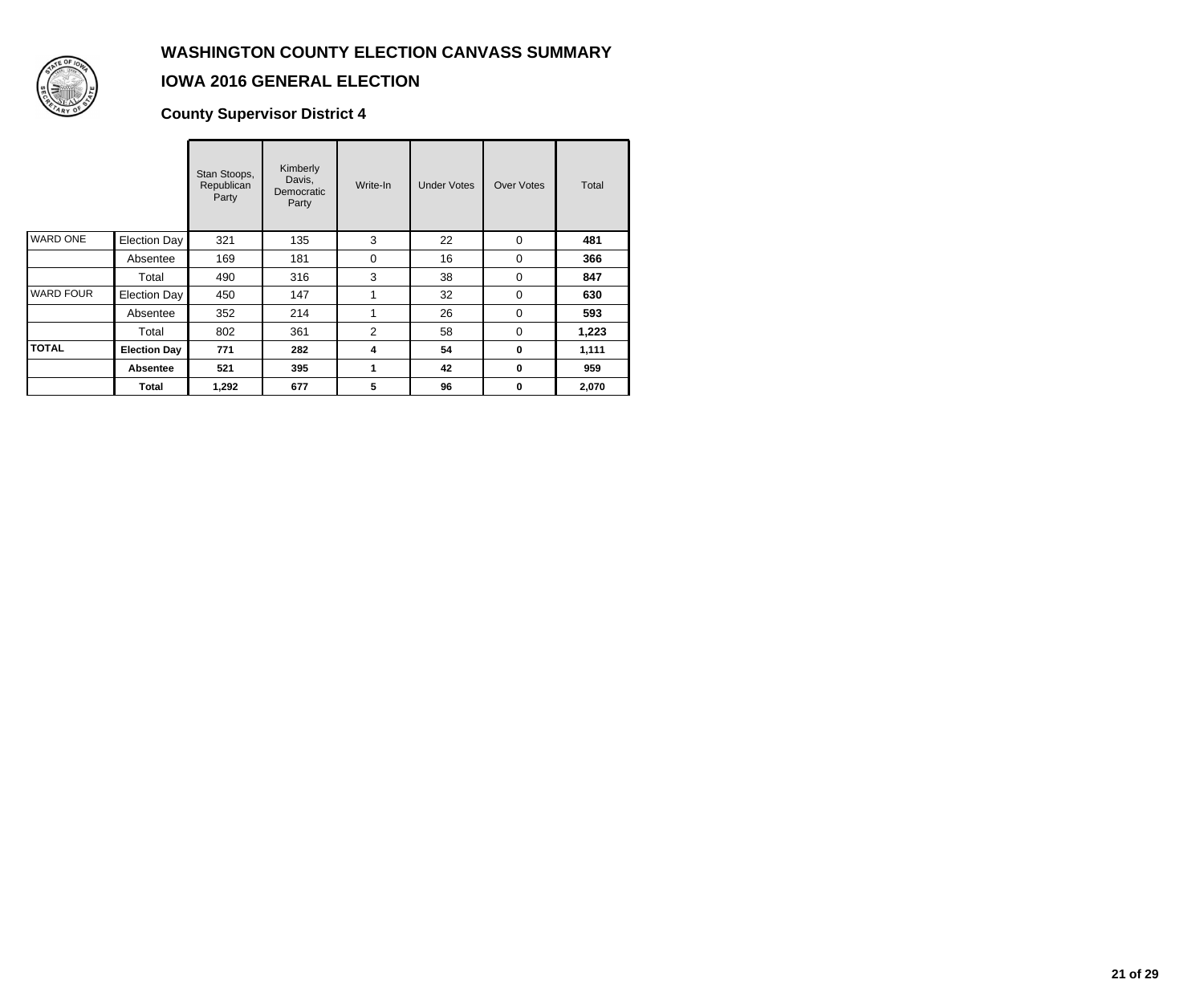

# **IOWA 2016 GENERAL ELECTION**

#### **County Auditor**

|                                     |                     | Daniel L.<br>Widmer,<br>Republican<br>Party | Write-In                | <b>Under Votes</b> | <b>Over Votes</b> | Total  |
|-------------------------------------|---------------------|---------------------------------------------|-------------------------|--------------------|-------------------|--------|
| AINSWORTH                           | <b>Election Day</b> | 542                                         | 5                       | 143                | 1                 | 691    |
|                                     | Absentee            | 367                                         | 6                       | 134                | 0                 | 507    |
|                                     | Total               | 909                                         | 11                      | 277                | 1                 | 1,198  |
| <b>BRIGHTON/MAR</b><br>ION/CRAWFORD | <b>Election Day</b> | 435                                         | 3                       | 93                 | 0                 | 531    |
|                                     | Absentee            | 427                                         | 0                       | 76                 | 0                 | 503    |
|                                     | Total               | 862                                         | 3                       | 169                | 0                 | 1,034  |
| KALONA                              | <b>Election Day</b> | 746                                         | 6                       | 206                | $\mathbf 0$       | 958    |
|                                     | Absentee            | 351                                         | 1                       | 137                | $\mathbf{1}$      | 490    |
|                                     | Total               | 1,097                                       | $\overline{7}$          | 343                | 1                 | 1,448  |
| <b>RIVERSIDE</b>                    | <b>Election Day</b> | 382                                         | 5                       | 181                | 0                 | 568    |
|                                     | Absentee            | 160                                         | $\overline{c}$          | 87                 | 0                 | 249    |
|                                     | Total               | 542                                         | $\overline{7}$          | 268                | $\mathbf 0$       | 817    |
| <b>WARD ONE</b>                     | <b>Election Day</b> | 389                                         | $\overline{7}$          | 85                 | $\mathbf 0$       | 481    |
|                                     | Absentee            | 270                                         | $\pmb{0}$               | 96                 | 0                 | 366    |
|                                     | Total               | 659                                         | $\overline{7}$          | 181                | 0                 | 847    |
| <b>WARD TWO</b>                     | <b>Election Day</b> | 475                                         | 3                       | 105                | 0                 | 583    |
|                                     | Absentee            | 417                                         | $\overline{\mathbf{4}}$ | 115                | $\mathbf 0$       | 536    |
|                                     | Total               | 892                                         | $\overline{7}$          | 220                | 0                 | 1,119  |
| <b>WARD THREE</b>                   | <b>Election Day</b> | 467                                         | 3                       | 82                 | 0                 | 552    |
|                                     | Absentee            | 482                                         | $\overline{4}$          | 131                | 0                 | 617    |
|                                     | Total               | 949                                         | $\overline{7}$          | 213                | 0                 | 1,169  |
| <b>WARD FOUR</b>                    | <b>Election Day</b> | 514                                         | 1                       | 115                | $\mathbf 0$       | 630    |
|                                     | Absentee            | 470                                         | $\overline{c}$          | 121                | 0                 | 593    |
|                                     | Total               | 984                                         | 3                       | 236                | 0                 | 1,223  |
| WELLMAN                             | <b>Election Day</b> | 755                                         | 6                       | 233                | 0                 | 994    |
|                                     | Absentee            | 388                                         | 4                       | 155                | 0                 | 547    |
|                                     | Total               | 1,143                                       | 10                      | 388                | $\mathsf 0$       | 1,541  |
| <b>WEST CHESTER</b>                 | <b>Election Day</b> | 329                                         | $\pmb{0}$               | 60                 | 0                 | 389    |
|                                     | Absentee            | 265                                         | 0                       | 42                 | 0                 | 307    |
|                                     | Total               | 594                                         | 0                       | 102                | 0                 | 696    |
| <b>TOTAL</b>                        | <b>Election Day</b> | 5,034                                       | 39                      | 1,303              | $\mathbf{1}$      | 6,377  |
|                                     | <b>Absentee</b>     | 3,597                                       | 23                      | 1,094              | $\mathbf{1}$      | 4,715  |
|                                     | <b>Total</b>        | 8,631                                       | 62                      | 2,397              | $\mathbf{2}$      | 11,092 |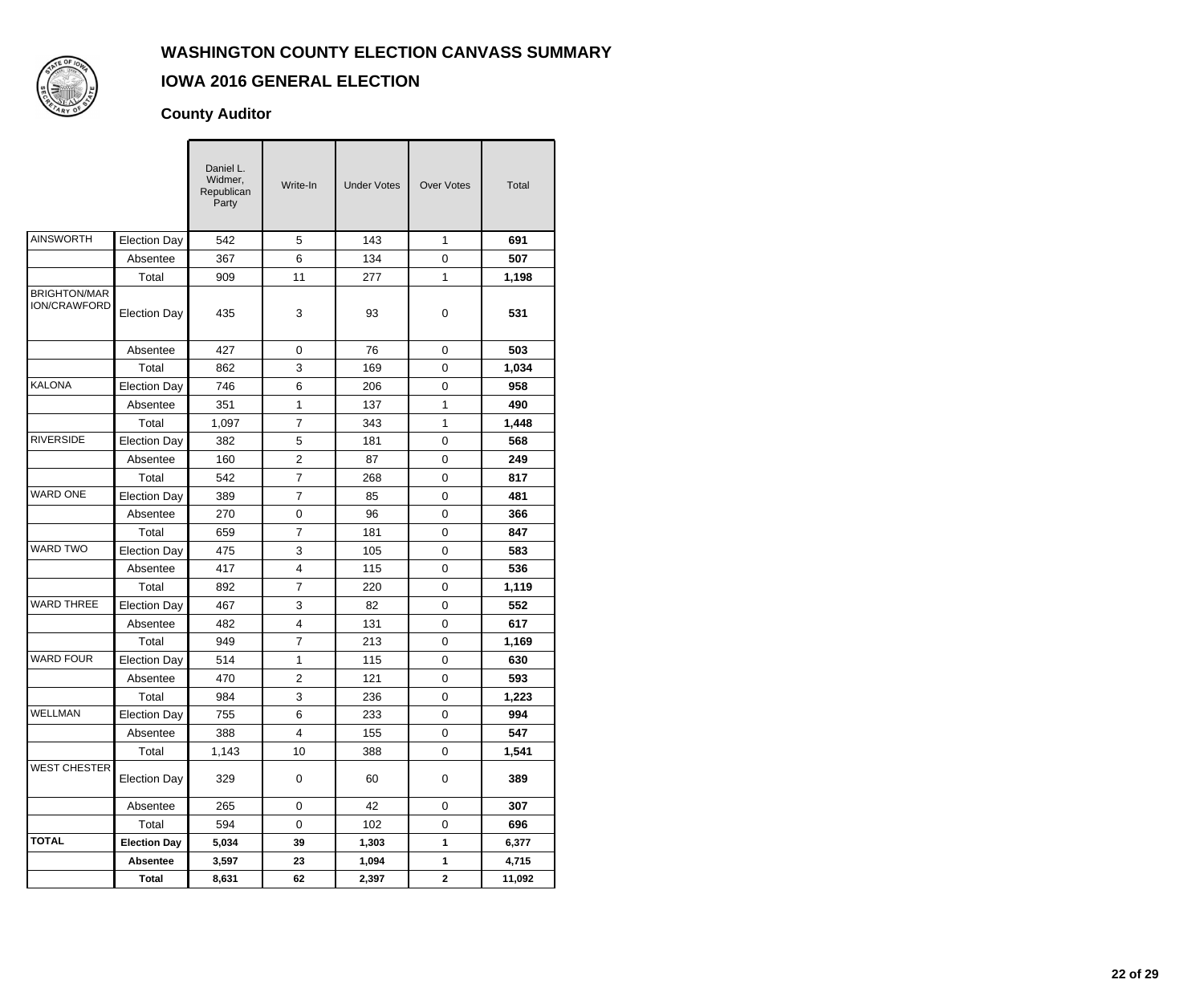

# **IOWA 2016 GENERAL ELECTION**

#### **County Sheriff**

|                                     |                     | Jared<br>Schneider,<br>Republican<br>Party | Write-In       | <b>Under Votes</b> | <b>Over Votes</b> | Total  |
|-------------------------------------|---------------------|--------------------------------------------|----------------|--------------------|-------------------|--------|
| <b>AINSWORTH</b>                    | <b>Election Day</b> | 576                                        | 7              | 108                | 0                 | 691    |
|                                     | Absentee            | 375                                        | 9              | 123                | 0                 | 507    |
|                                     | Total               | 951                                        | 16             | 231                | 0                 | 1,198  |
| <b>BRIGHTON/MAR</b><br>ION/CRAWFORD | <b>Election Day</b> | 433                                        | 9              | 89                 | 0                 | 531    |
|                                     | Absentee            | 421                                        | 3              | 79                 | 0                 | 503    |
|                                     | Total               | 854                                        | 12             | 168                | 0                 | 1,034  |
| <b>KALONA</b>                       | <b>Election Day</b> | 789                                        | 12             | 157                | 0                 | 958    |
|                                     | Absentee            | 365                                        | 3              | 122                | $\mathsf 0$       | 490    |
|                                     | Total               | 1,154                                      | 15             | 279                | 0                 | 1,448  |
| <b>RIVERSIDE</b>                    | <b>Election Day</b> | 438                                        | 13             | 117                | 0                 | 568    |
|                                     | Absentee            | 171                                        | 6              | 72                 | 0                 | 249    |
|                                     | Total               | 609                                        | 19             | 189                | 0                 | 817    |
| <b>WARD ONE</b>                     | <b>Election Day</b> | 400                                        | $\overline{7}$ | 74                 | $\mathsf 0$       | 481    |
|                                     | Absentee            | 277                                        | $\overline{c}$ | 86                 | 1                 | 366    |
|                                     | Total               | 677                                        | 9              | 160                | $\mathbf{1}$      | 847    |
| <b>WARD TWO</b>                     | <b>Election Day</b> | 458                                        | 12             | 113                | 0                 | 583    |
|                                     | Absentee            | 405                                        | 9              | 122                | 0                 | 536    |
|                                     | Total               | 863                                        | 21             | 235                | $\mathsf 0$       | 1,119  |
| <b>WARD THREE</b>                   | <b>Election Day</b> | 444                                        | $\overline{7}$ | 101                | 0                 | 552    |
|                                     | Absentee            | 436                                        | 12             | 169                | 0                 | 617    |
|                                     | Total               | 880                                        | 19             | 270                | 0                 | 1,169  |
| <b>WARD FOUR</b>                    | <b>Election Day</b> | 520                                        | 9              | 101                | 0                 | 630    |
|                                     | Absentee            | 464                                        | 12             | 117                | 0                 | 593    |
|                                     | Total               | 984                                        | 21             | 218                | 0                 | 1,223  |
| WELLMAN                             | <b>Election Day</b> | 833                                        | 13             | 148                | 0                 | 994    |
|                                     | Absentee            | 414                                        | 9              | 124                | 0                 | 547    |
|                                     | Total               | 1,247                                      | 22             | 272                | 0                 | 1,541  |
| <b>WEST CHESTER</b>                 | <b>Election Day</b> | 345                                        | 4              | 40                 | 0                 | 389    |
|                                     | Absentee            | 268                                        | 3              | 36                 | 0                 | 307    |
|                                     | Total               | 613                                        | $\overline{7}$ | 76                 | 0                 | 696    |
| <b>TOTAL</b>                        | <b>Election Day</b> | 5,236                                      | 93             | 1,048              | 0                 | 6,377  |
|                                     | <b>Absentee</b>     | 3,596                                      | 68             | 1,050              | $\mathbf{1}$      | 4,715  |
|                                     | <b>Total</b>        | 8,832                                      | 161            | 2,098              | 1                 | 11,092 |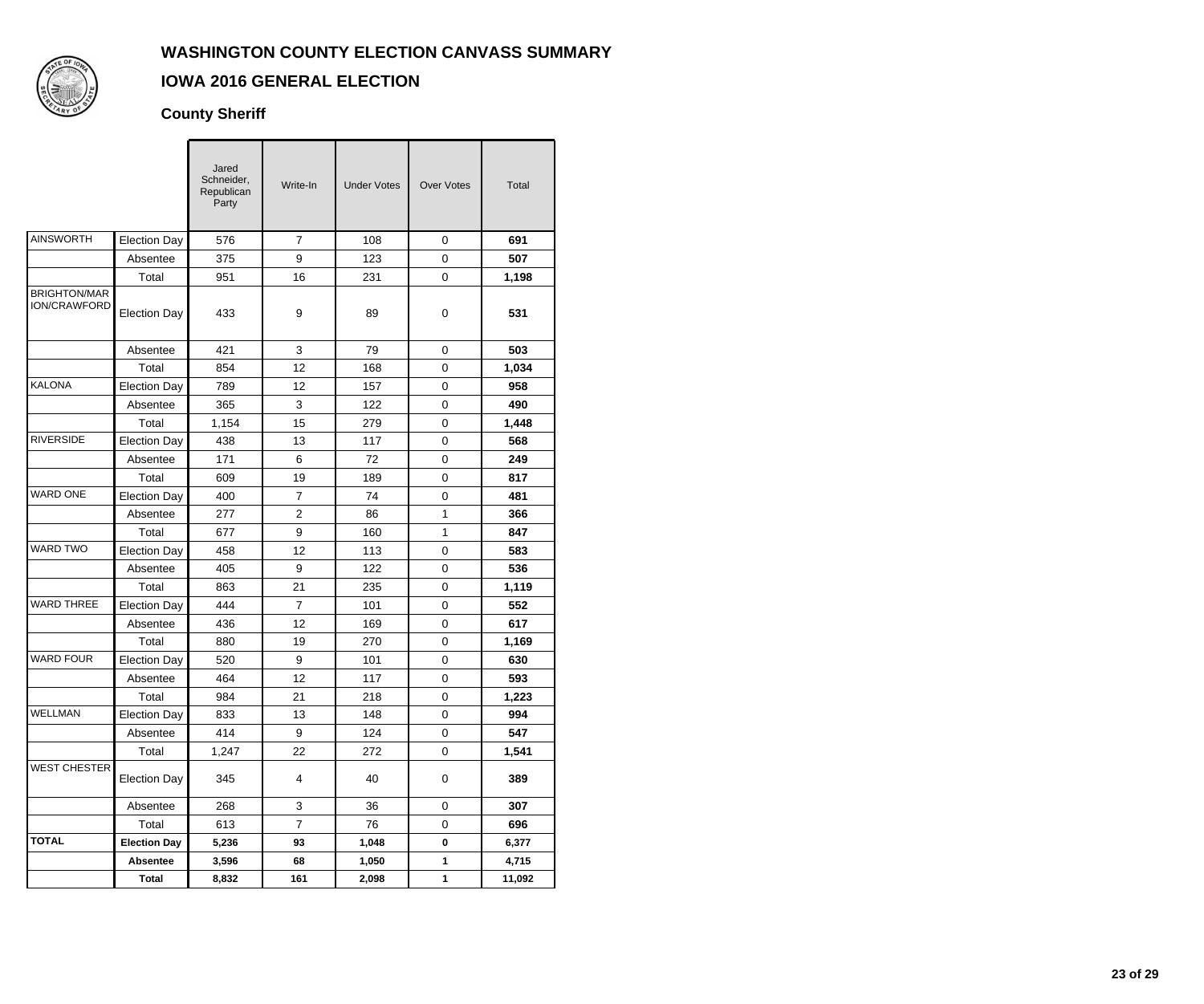

## **IOWA 2016 GENERAL ELECTION**

**Brighton Twp Trustee**

|                                     |                     | Doug<br>Moothart | Dennis Pacha | Write-In | <b>Under Votes</b> | Over Votes  | Total |
|-------------------------------------|---------------------|------------------|--------------|----------|--------------------|-------------|-------|
| <b>BRIGHTON/MAR</b><br>ION/CRAWFORD | Election Day        | 46               | 54           | 1        | 39                 | $\mathbf 0$ | 140   |
|                                     | Absentee            | 17               | 16           | 4        | 12                 | 0           | 49    |
|                                     | Total               | 63               | 70           | 5        | 51                 | $\Omega$    | 189   |
| <b>TOTAL</b>                        | <b>Election Day</b> | 46               | 54           | 1        | 39                 | $\bf{0}$    | 140   |
|                                     | Absentee            | 17               | 16           | 4        | 12                 | $\mathbf 0$ | 49    |
|                                     | Total               | 63               | 70           | 5        | 51                 | $\mathbf 0$ | 189   |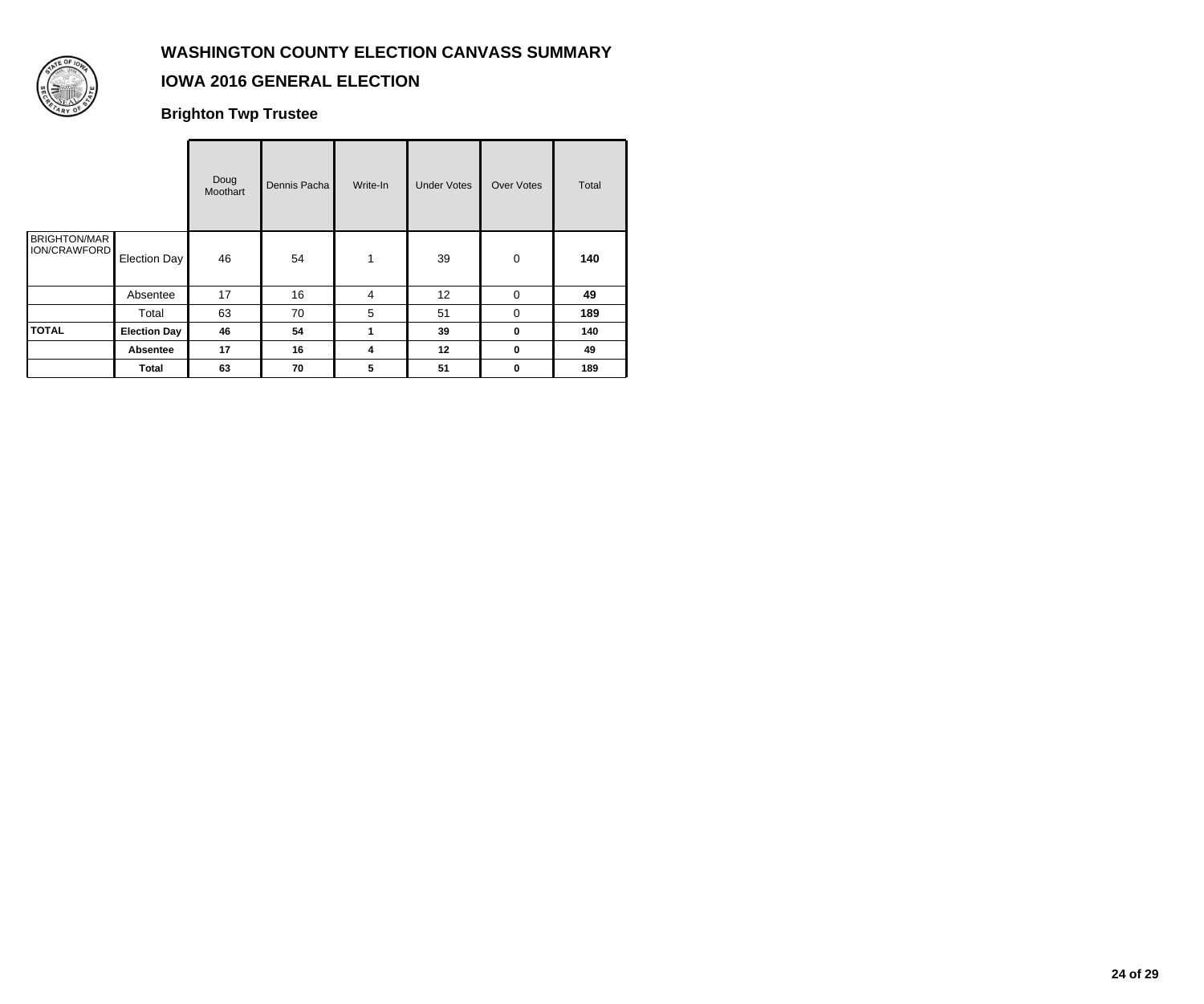

## **IOWA 2016 GENERAL ELECTION**

**Clay Twp Trustee**

|                     |                     | Chuck<br>Meacham | Dale Morgan | Write-In       | <b>Under Votes</b> | <b>Over Votes</b> | Total |
|---------------------|---------------------|------------------|-------------|----------------|--------------------|-------------------|-------|
| <b>WEST CHESTER</b> | Election Day        | 31               | 38          | 2              | 19                 | 0                 | 90    |
|                     | Absentee            | 40               | 56          | $\mathbf 0$    | 32                 | 0                 | 128   |
|                     | Total               | 71               | 94          | 2              | 51                 | 0                 | 218   |
| <b>TOTAL</b>        | <b>Election Day</b> | 31               | 38          | $\overline{2}$ | 19                 | 0                 | 90    |
|                     | Absentee            | 40               | 56          | $\mathbf 0$    | 32                 | 0                 | 128   |
|                     | Total               | 71               | 94          | $\overline{2}$ | 51                 | 0                 | 218   |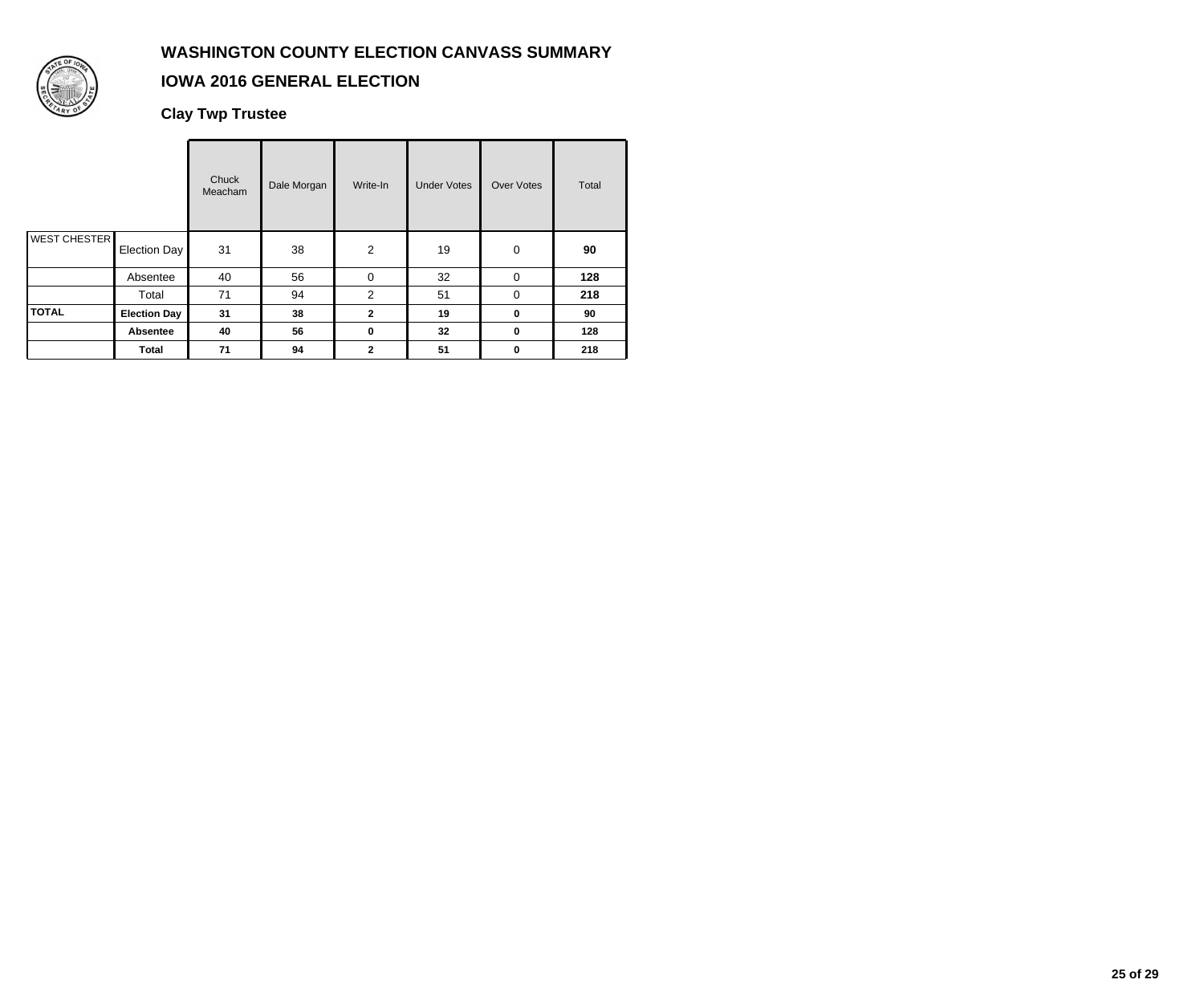

## **IOWA 2016 GENERAL ELECTION**

### **County Hospital Trustee**

|                                     |                     | Keith Lazar | Edward<br>Weeks | Write-In                | <b>Under Votes</b> | <b>Over Votes</b>   | Total  |
|-------------------------------------|---------------------|-------------|-----------------|-------------------------|--------------------|---------------------|--------|
| <b>AINSWORTH</b>                    | <b>Election Day</b> | 382         | 349             | $\mathbf{1}$            | 451                | $\mathbf 0$         | 1,183  |
|                                     | Absentee            | 293         | 271             | $\overline{2}$          | 282                | $\mathbf 0$         | 848    |
|                                     | Total               | 675         | 620             | 3                       | 733                | 0                   | 2,031  |
| <b>BRIGHTON/MAR</b><br>ION/CRAWFORD | <b>Election Day</b> | 308         | 259             | 4                       | 329                | 0                   | 900    |
|                                     | Absentee            | 314         | 283             | 4                       | 263                | $\mathbf 0$         | 864    |
|                                     | Total               | 622         | 542             | 8                       | 592                | 0                   | 1,764  |
| <b>KALONA</b>                       | <b>Election Day</b> | 409         | 425             | 6                       | 655                | 0                   | 1,495  |
|                                     | Absentee            | 215         | 209             | $\overline{c}$          | 310                | 0                   | 736    |
|                                     | Total               | 624         | 634             | 8                       | 965                | 0                   | 2,231  |
| <b>RIVERSIDE</b>                    | <b>Election Day</b> | 255         | 275             | 1                       | 382                | $\mathbf 0$         | 913    |
|                                     | Absentee            | 118         | 119             | 3                       | 151                | 0                   | 391    |
|                                     | Total               | 373         | 394             | 4                       | 533                | 0                   | 1,304  |
| <b>WARD ONE</b>                     | <b>Election Day</b> | 313         | 257             | 1                       | 295                | 0                   | 866    |
|                                     | Absentee            | 232         | 201             | 3                       | 208                | 1                   | 645    |
|                                     | Total               | 545         | 458             | $\overline{\mathbf{4}}$ | 503                | 1                   | 1,511  |
| <b>WARD TWO</b>                     | <b>Election Day</b> | 375         | 273             | 5                       | 375                | 0                   | 1,028  |
|                                     | Absentee            | 362         | 293             | 4                       | 283                | 0                   | 942    |
|                                     | Total               | 737         | 566             | 9                       | 658                | $\mathbf 0$         | 1,970  |
| <b>WARD THREE</b>                   | <b>Election Day</b> | 401         | 316             | 6                       | 286                | $\mathbf 0$         | 1,009  |
|                                     | Absentee            | 417         | 336             | 1                       | 331                | $\mathbf 0$         | 1,085  |
|                                     | Total               | 818         | 652             | $\overline{7}$          | 617                | 0                   | 2,094  |
| <b>WARD FOUR</b>                    | <b>Election Day</b> | 430         | 320             | $\overline{\mathbf{c}}$ | 364                | 0                   | 1,116  |
|                                     | Absentee            | 412         | 336             | 8                       | 309                | 0                   | 1,065  |
|                                     | Total               | 842         | 656             | 10                      | 673                | 0                   | 2,181  |
| WELLMAN                             | Election Day        | 442         | 440             | 4                       | 659                | $\mathsf 0$         | 1,545  |
|                                     | Absentee            | 225         | 218             | 4                       | 363                | 0                   | 810    |
|                                     | Total               | 667         | 658             | 8                       | 1,022              | $\mathsf{O}\xspace$ | 2,355  |
| <b>WEST CHESTER</b>                 | <b>Election Day</b> | 238         | 214             | $\pmb{0}$               | 204                | 0                   | 656    |
|                                     | Absentee            | 206         | 175             | 1                       | 154                | $\mathbf 0$         | 536    |
|                                     | Total               | 444         | 389             | 1                       | 358                | 0                   | 1,192  |
| <b>TOTAL</b>                        | <b>Election Day</b> | 3,553       | 3,128           | 30                      | 4,000              | $\bf{0}$            | 10,711 |
|                                     | <b>Absentee</b>     | 2,794       | 2,441           | 32                      | 2,654              | $\mathbf 1$         | 7,922  |
|                                     | <b>Total</b>        | 6,347       | 5,569           | 62                      | 6,654              | $\mathbf{1}$        | 18,633 |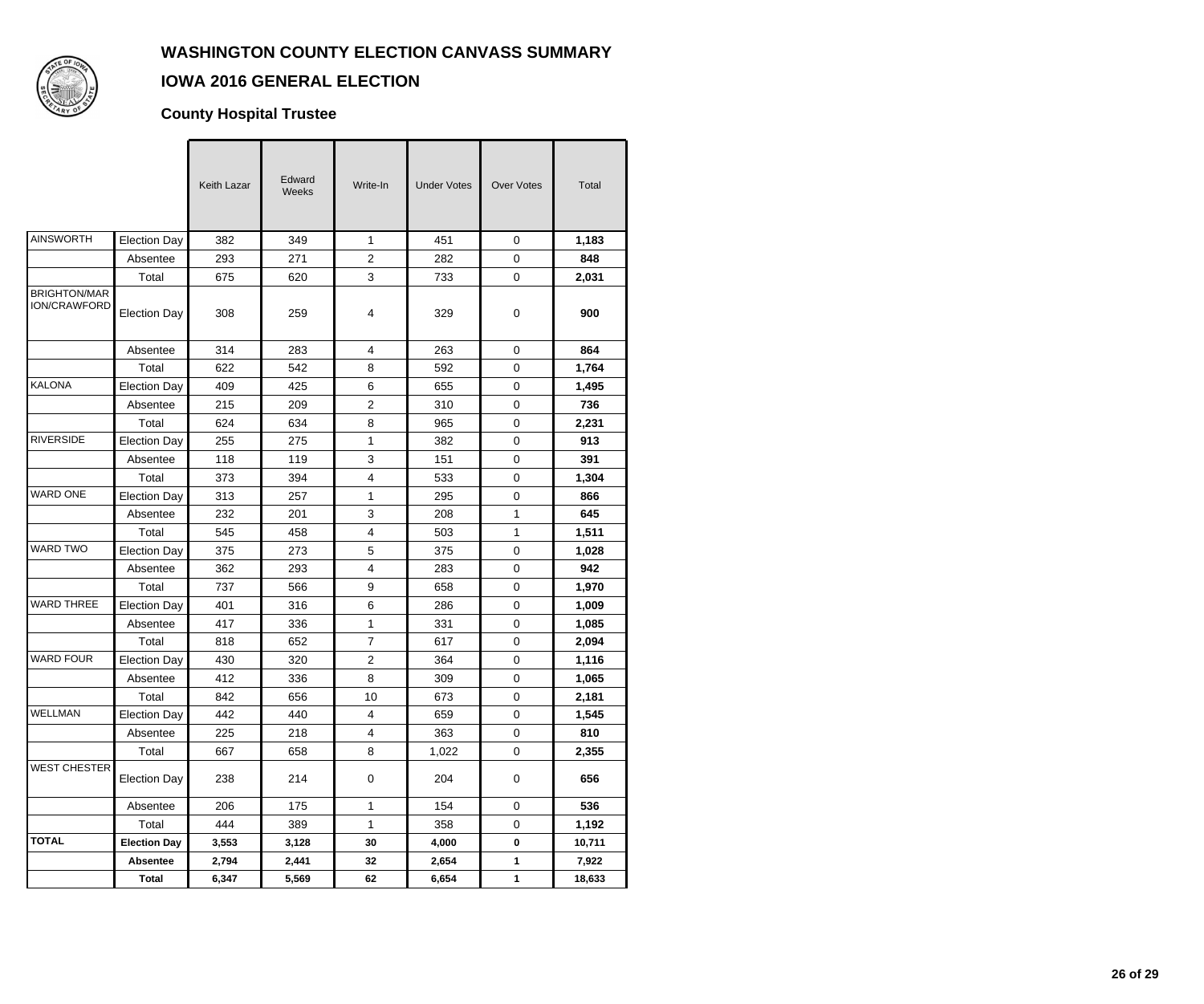

### **IOWA 2016 GENERAL ELECTION**

#### **Soil & Water District Commissioner**

|                                     |                     | Kate Giannini | <b>Tom Vittetoe</b> | Write-In       | <b>Under Votes</b> | <b>Over Votes</b> | Total  |
|-------------------------------------|---------------------|---------------|---------------------|----------------|--------------------|-------------------|--------|
| <b>AINSWORTH</b>                    | <b>Election Day</b> | 343           | 423                 | 13             | 994                | $\Omega$          | 1,773  |
|                                     | Absentee            | 283           | 308                 | $\overline{7}$ | 669                | $\mathbf 0$       | 1,267  |
|                                     | Total               | 626           | 731                 | 20             | 1,663              | 0                 | 3,040  |
| <b>BRIGHTON/MAR</b><br>ION/CRAWFORD | <b>Election Day</b> | 226           | 345                 | 8              | 738                | 0                 | 1,317  |
|                                     | Absentee            | 257           | 337                 | 15             | 632                | $\mathbf 0$       | 1,241  |
|                                     | Total               | 483           | 682                 | 23             | 1,370              | 0                 | 2,558  |
| <b>KALONA</b>                       | <b>Election Day</b> | 381           | 499                 | 15             | 1,265              | $\mathbf 0$       | 2,160  |
|                                     | Absentee            | 198           | 239                 | 3              | 594                | 0                 | 1,034  |
|                                     | Total               | 579           | 738                 | 18             | 1,859              | $\mathbf 0$       | 3,194  |
| <b>RIVERSIDE</b>                    | <b>Election Day</b> | 268           | 295                 | 6              | 777                | 0                 | 1,346  |
|                                     | Absentee            | 124           | 117                 | 4              | 292                | 0                 | 537    |
|                                     | Total               | 392           | 412                 | 10             | 1,069              | $\mathbf 0$       | 1,883  |
| <b>WARD ONE</b>                     | <b>Election Day</b> | 225           | 329                 | 8              | 683                | 0                 | 1,245  |
|                                     | Absentee            | 173           | 224                 | 8              | 502                | 1                 | 908    |
|                                     | Total               | 398           | 553                 | 16             | 1,185              | 1                 | 2,153  |
| <b>WARD TWO</b>                     | <b>Election Day</b> | 245           | 366                 | 12             | 824                | 0                 | 1,447  |
|                                     | Absentee            | 262           | 339                 | 12             | 703                | $\mathbf 0$       | 1,316  |
|                                     | Total               | 507           | 705                 | 24             | 1,527              | 0                 | 2,763  |
| <b>WARD THREE</b>                   | <b>Election Day</b> | 270           | 396                 | 5              | 769                | $\mathbf 0$       | 1,440  |
|                                     | Absentee            | 302           | 396                 | 8              | 811                | 0                 | 1,517  |
|                                     | Total               | 572           | 792                 | 13             | 1,580              | 0                 | 2,957  |
| <b>WARD FOUR</b>                    | <b>Election Day</b> | 284           | 418                 | 18             | 862                | $\mathbf 0$       | 1,582  |
|                                     | Absentee            | 294           | 391                 | 15             | 774                | 1                 | 1,475  |
|                                     | Total               | 578           | 809                 | 33             | 1,636              | 1                 | 3,057  |
| WELLMAN                             | Election Day        | 391           | 536                 | 14             | 1,303              | 0                 | 2,244  |
|                                     | Absentee            | 231           | 242                 | 14             | 666                | 0                 | 1,153  |
|                                     | Total               | 622           | 778                 | 28             | 1,969              | $\pmb{0}$         | 3,397  |
| <b>WEST CHESTER</b>                 | <b>Election Day</b> | 176           | 270                 | 6              | 515                | 0                 | 967    |
|                                     | Absentee            | 161           | 216                 | 8              | 398                | $\mathbf 0$       | 783    |
|                                     | Total               | 337           | 486                 | 14             | 913                | 0                 | 1,750  |
| <b>TOTAL</b>                        | <b>Election Day</b> | 2,809         | 3,877               | 105            | 8,730              | $\pmb{0}$         | 15,521 |
|                                     | <b>Absentee</b>     | 2,285         | 2,809               | 94             | 6,041              | $\mathbf{2}$      | 11,231 |
|                                     | <b>Total</b>        | 5,094         | 6,686               | 199            | 14,771             | $\mathbf{2}$      | 26,752 |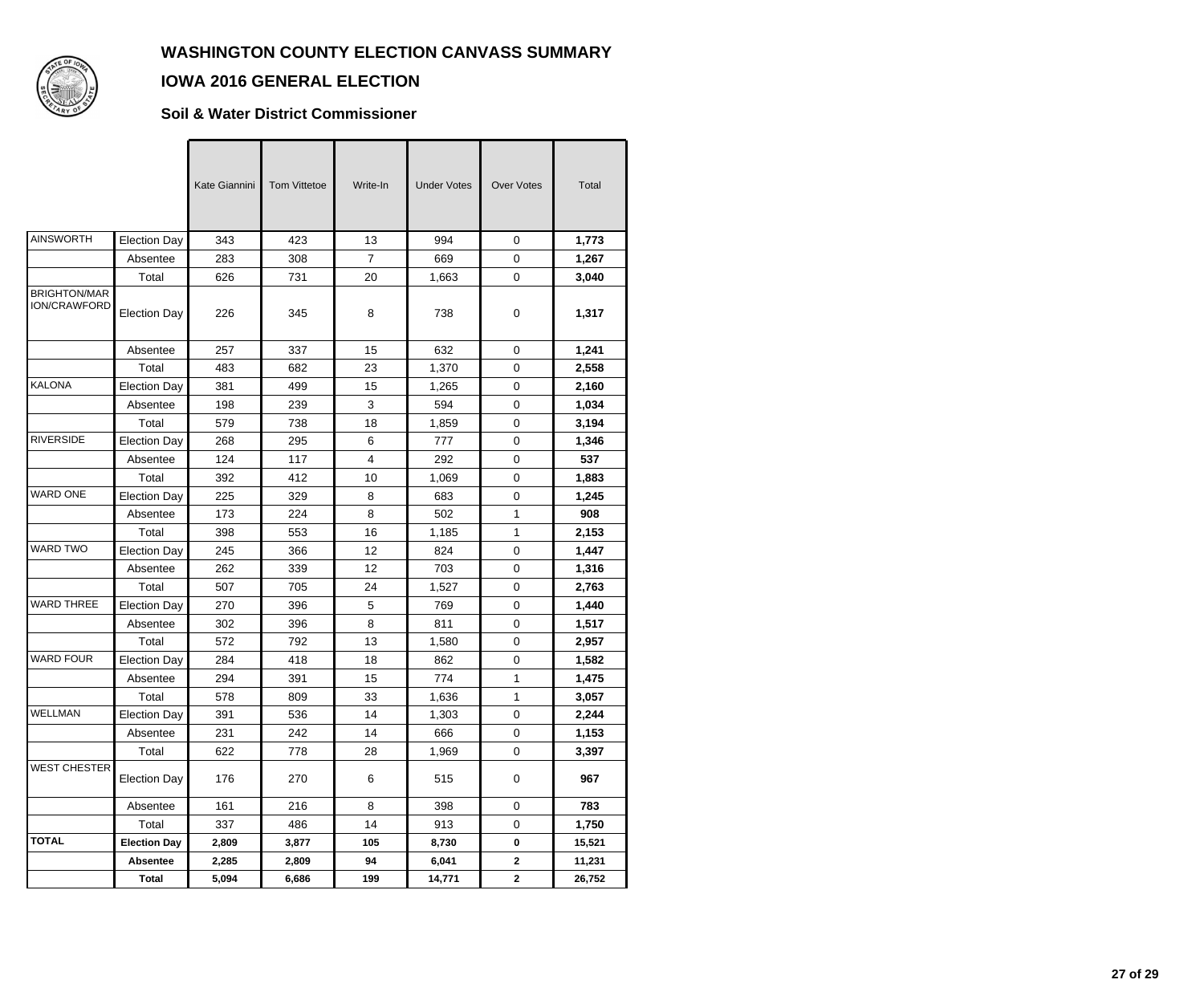

#### **IOWA 2016 GENERAL ELECTION**

## **County Ag Extension Council**

|                                     |                     | Kathy Ebert | David Erwin | Duane<br>Hammen | Sue Janecek | Write-In       | Under<br>Votes | <b>Over Votes</b> | Total  |
|-------------------------------------|---------------------|-------------|-------------|-----------------|-------------|----------------|----------------|-------------------|--------|
| AINSWORTH                           | <b>Election Day</b> | 289         | 327         | 310             | 355         | 6              | 876            | $\mathbf{1}$      | 2,164  |
|                                     | Absentee            | 264         | 259         | 258             | 290         | $\overline{c}$ | 481            | 0                 | 1,554  |
|                                     | Total               | 553         | 586         | 568             | 645         | 8              | 1,357          | 1                 | 3,718  |
| <b>BRIGHTON/MAR</b><br>ION/CRAWFORD | <b>Election Day</b> | 245         | 272         | 257             | 287         | 3              | 607            | 0                 | 1,671  |
|                                     | Absentee            | 262         | 308         | 277             | 294         | 3              | 481            | $\mathsf 0$       | 1,625  |
|                                     | Total               | 507         | 580         | 534             | 581         | 6              | 1,088          | 0                 | 3,296  |
| KALONA                              | <b>Election Day</b> | 369         | 361         | 369             | 427         | 4              | 1,111          | 0                 | 2,641  |
|                                     | Absentee            | 197         | 192         | 196             | 234         | 1              | 444            | 0                 | 1,264  |
|                                     | Total               | 566         | 553         | 565             | 661         | 5              | 1,555          | 0                 | 3,905  |
| <b>RIVERSIDE</b>                    | <b>Election Day</b> | 236         | 225         | 233             | 270         | 3              | 672            | 0                 | 1,639  |
|                                     | Absentee            | 110         | 103         | 108             | 124         | 1              | 229            | 0                 | 675    |
|                                     | Total               | 346         | 328         | 341             | 394         | 4              | 901            | 0                 | 2,314  |
| <b>WARD ONE</b>                     | <b>Election Day</b> | 235         | 221         | 222             | 287         | 1              | 628            | 0                 | 1,594  |
|                                     | Absentee            | 184         | 175         | 181             | 215         | 1              | 405            | 0                 | 1,161  |
|                                     | Total               | 419         | 396         | 403             | 502         | 2              | 1,033          | 0                 | 2,755  |
| <b>WARD TWO</b>                     | <b>Election Day</b> | 256         | 250         | 252             | 298         | 8              | 773            | 0                 | 1,837  |
|                                     | Absentee            | 276         | 264         | 289             | 319         | 5              | 508            | 0                 | 1,661  |
|                                     | Total               | 532         | 514         | 541             | 617         | 13             | 1,281          | 0                 | 3,498  |
| <b>WARD THREE</b>                   | <b>Election Day</b> | 287         | 279         | 279             | 352         | 1              | 629            | 0                 | 1,827  |
|                                     | Absentee            | 325         | 303         | 326             | 356         | 1              | 604            | 1                 | 1,916  |
|                                     | Total               | 612         | 582         | 605             | 708         | 2              | 1,233          | 1                 | 3,743  |
| <b>WARD FOUR</b>                    | <b>Election Day</b> | 317         | 290         | 312             | 368         | 1              | 746            | 0                 | 2,034  |
|                                     | Absentee            | 306         | 299         | 312             | 359         | 2              | 592            | 1                 | 1,871  |
|                                     | Total               | 623         | 589         | 624             | 727         | 3              | 1,338          | 1                 | 3,905  |
| WELLMAN                             | Election Day        | 384         | 371         | 386             | 451         | 8              | 1,131          | 0                 | 2,731  |
|                                     | Absentee            | 207         | 193         | 206             | 245         | 6              | 551            | $\mathbf 0$       | 1,408  |
|                                     | Total               | 591         | 564         | 592             | 696         | 14             | 1,682          | $\mathbf 0$       | 4,139  |
| <b>WEST CHESTER</b>                 | <b>Election Day</b> | 205         | 204         | 204             | 254         | 0              | 401            | 0                 | 1,268  |
|                                     | Absentee            | 181         | 184         | 192             | 212         | 0              | 255            | $\pmb{0}$         | 1,024  |
|                                     | Total               | 386         | 388         | 396             | 466         | 0              | 656            | $\pmb{0}$         | 2,292  |
| <b>TOTAL</b>                        | <b>Election Day</b> | 2,823       | 2,800       | 2,824           | 3,349       | 35             | 7,574          | $\mathbf 1$       | 19,406 |
|                                     | Absentee            | 2,312       | 2,280       | 2,345           | 2,648       | 22             | 4,550          | 2                 | 14,159 |
|                                     | Total               | 5,135       | 5,080       | 5,169           | 5,997       | 57             | 12,124         | 3                 | 33,565 |